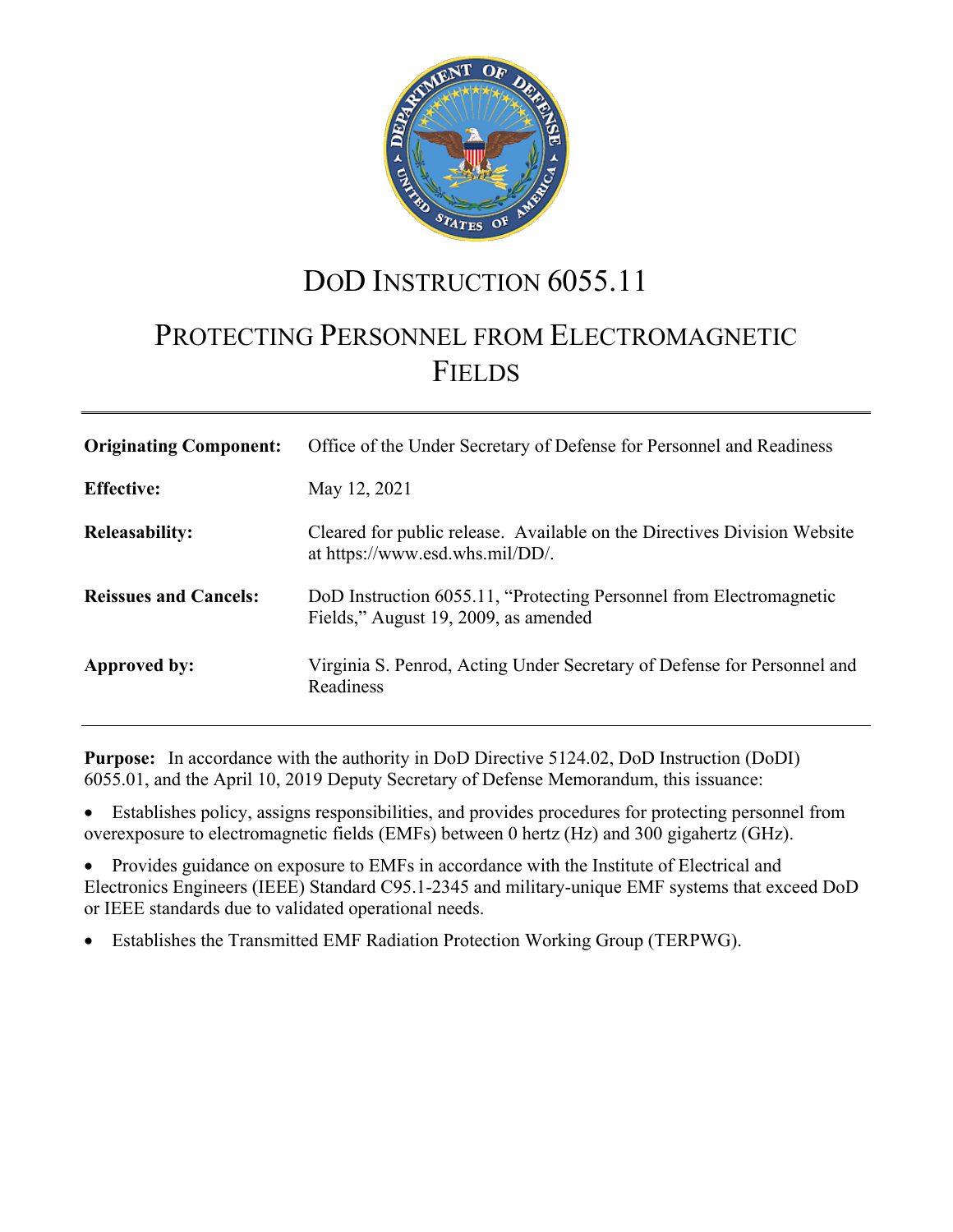# **TABLE OF CONTENTS**

| 2.1. Under Secretary of Defense for Personnel and Readiness (USD(P&R)).  4 |  |
|----------------------------------------------------------------------------|--|
|                                                                            |  |
|                                                                            |  |
|                                                                            |  |
|                                                                            |  |
|                                                                            |  |
|                                                                            |  |
|                                                                            |  |
|                                                                            |  |
|                                                                            |  |
|                                                                            |  |
|                                                                            |  |
|                                                                            |  |
|                                                                            |  |
|                                                                            |  |
|                                                                            |  |
|                                                                            |  |
|                                                                            |  |
|                                                                            |  |
|                                                                            |  |
|                                                                            |  |
|                                                                            |  |
|                                                                            |  |
|                                                                            |  |
|                                                                            |  |
|                                                                            |  |
|                                                                            |  |
|                                                                            |  |
|                                                                            |  |
|                                                                            |  |
|                                                                            |  |
|                                                                            |  |
|                                                                            |  |
|                                                                            |  |
|                                                                            |  |
|                                                                            |  |
|                                                                            |  |
|                                                                            |  |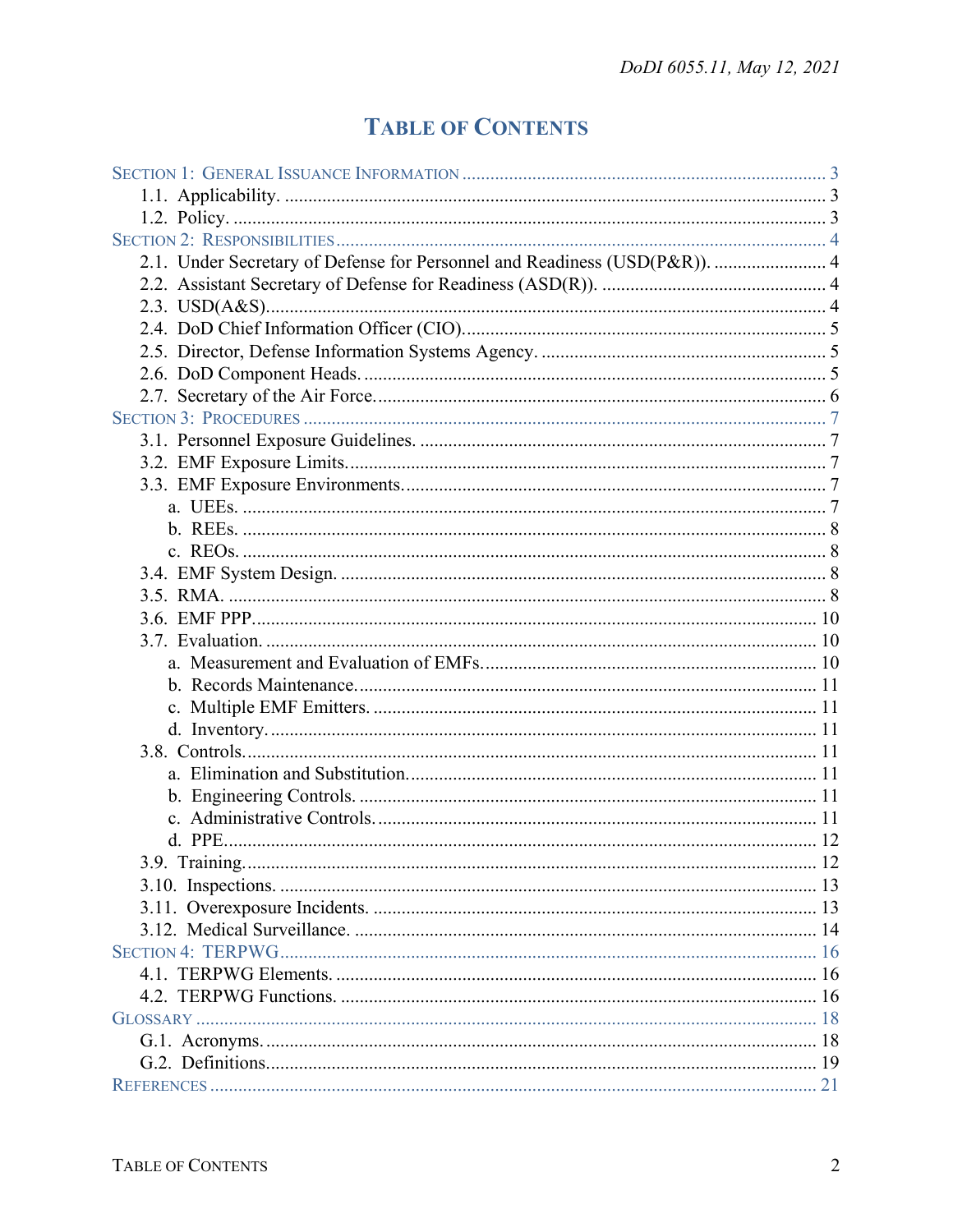# **SECTION 1: GENERAL ISSUANCE INFORMATION**

#### <span id="page-2-1"></span><span id="page-2-0"></span>**1.1. APPLICABILITY.**

This issuance:

a. Applies to:

(1) OSD, the Military Departments, the Office of the Chairman of the Joint Chiefs of Staff and the Joint Staff, the Combatant Commands, the Office of Inspector General of the Department of Defense, the Defense Agencies, the DoD Field Activities, and all other organizational entities within the DoD (referred to collectively in this issuance as the "DoD Components").

(2) DoD operations, activities, and installations worldwide, including governmentowned, contractor-operated facilities and non-DoD activities operating on DoD installations.

b. Does **not** apply to:

(1) Patients exposed to EMFs as part of a diagnostic or therapeutic medical or dental treatment.

(2) Electromagnetic interference effects on electronic medical devices implanted in personnel (e.g., pacemakers, metal implants, stents, shunts, wires).

(3) Research approved by an institutional review board operating pursuant to Part 219 of Title 32, Code of Federal Regulations, and Section 980 of Title 10, United States Code.

(4) Ionizing and laser radiation from any source. (See DoDI 6055.08 regarding ionizing radiation and DoDI 6055.15 regarding laser safety.)

#### <span id="page-2-2"></span>**1.2. POLICY.**

It is DoD policy to protect:

a. All personnel in the DoD workplace from accidental death, injury, and occupational illness due to EMFs through safety policy and implementation of risk management, when necessary, to minimize occupational exposure.

b. The public from risk of death, injury, or illness because of DoD activities involving EMFs.

c. All DoD personnel from the health hazards of EMFs throughout the entire acquisitions life cycle of military platforms, systems, subsystems, and equipment by including safety and occupational health (SOH) measures early in the acquisitions and requirements process.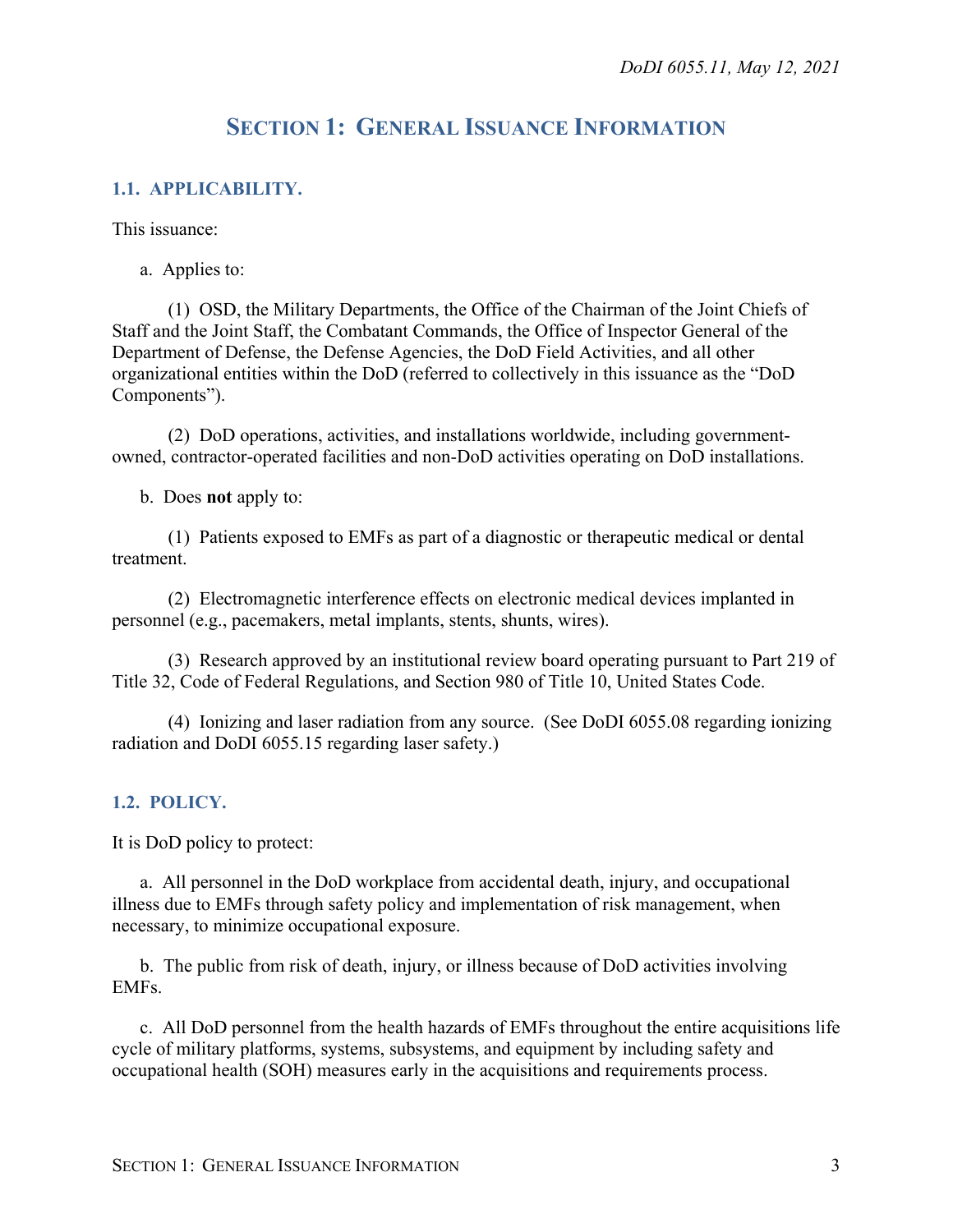## **SECTION 2: RESPONSIBILITIES**

#### <span id="page-3-1"></span><span id="page-3-0"></span>**2.1. UNDER SECRETARY OF DEFENSE FOR PERSONNEL AND READINESS (USD(P&R)).**

#### The USD(P&R):

a. Recommends EMF protection principles for DoD acquisitions and strategic planning to the Under Secretary of Defense for Acquisition and Sustainment (USD(A&S)) in accordance with DoDI 5000.02T during all phases of the system life cycle.

b. Approves joint risk management approach (RMA) requests for risk acceptance.

#### <span id="page-3-2"></span>**2.2. ASSISTANT SECRETARY OF DEFENSE FOR READINESS (ASD(R)).**

Under the authority, direction, and control of the  $USD(P\&R)$ , the  $ASD(R)$ :

- a. Develops EMF policy to continually improve EMF health and safety requirements.
- b. Monitors the effectiveness of this issuance through:
	- (1) Annual program reviews in accordance with DoDI 6055.01.
	- (2) Reviewing special requests for safety information in accordance with DoDI 6055.07.
- c. Establishes the TERPWG to:
	- (1) Perform the functions described in Section 4.
	- (2) Assess potential impacts to the health and safety of personnel through EMF RMAs.
- d. Provides guidance, as necessary, to the TERPWG and approves:
	- (1) The charter and procedures for selecting and rotating the chair of the TERPWG.
	- (2) Selection of persons to serve as the TERPWG chair.

#### <span id="page-3-3"></span>**2.3. USD(A&S).**

The USD(A&S) is the principal staff assistant and advisor to the Secretary of Defense for all matters relating to acquisitions and sustainment in the DoD, including the DoD acquisition system. In coordination with the USD(P&R), the USD(A&S) coordinates and manages EMF activities throughout the DoD acquisitions programs.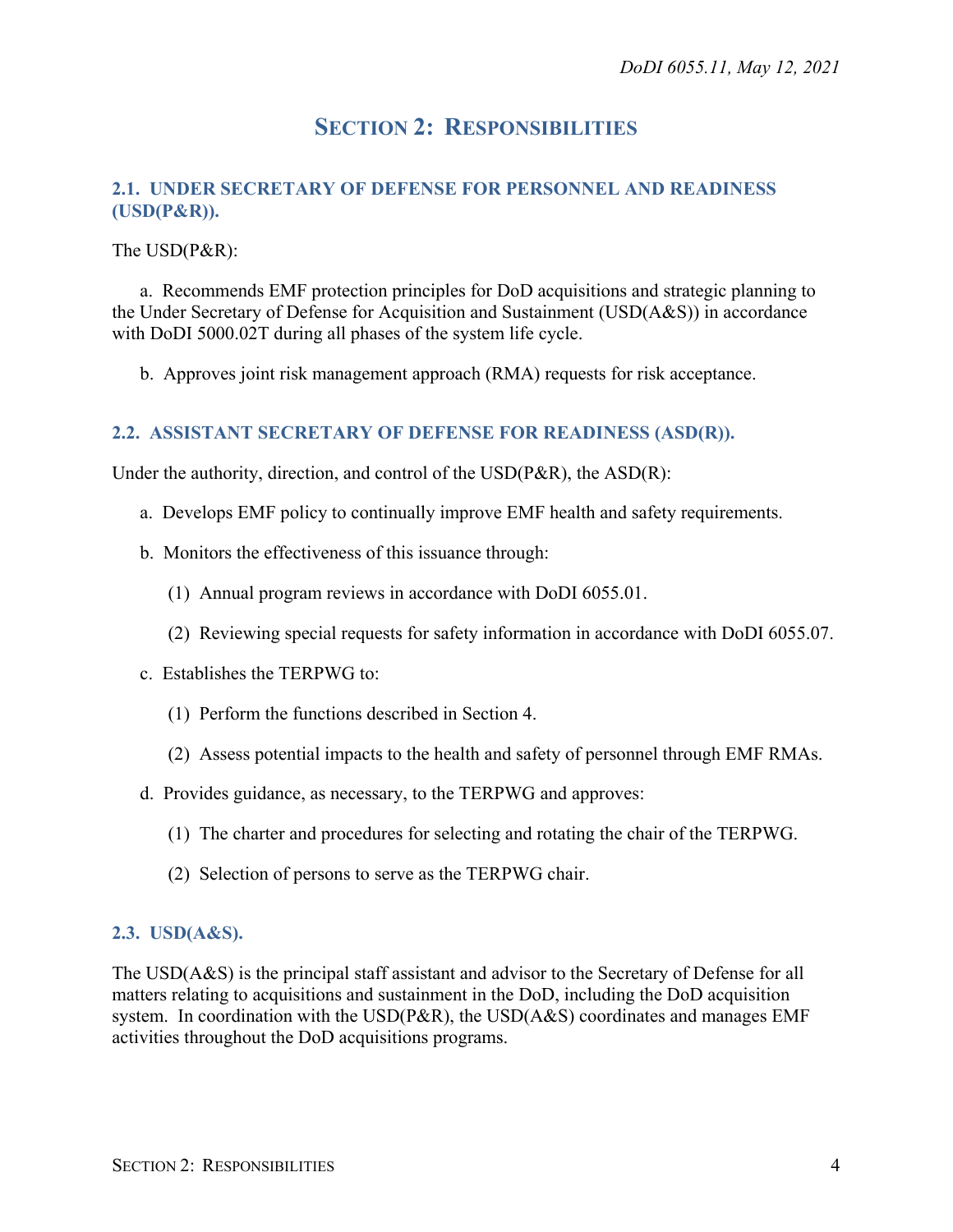#### <span id="page-4-0"></span>**2.4. DOD CHIEF INFORMATION OFFICER (CIO).**

As the principal staff assistant and advisor to the Secretary and Deputy Secretary of Defense for electromagnetic environmental effects (E3), in accordance with DoDI 3222.03, the DoD CIO confirms the incorporation of EMF safety requirements into appropriate chief information office acquisitions documents.

#### <span id="page-4-1"></span>**2.5. DIRECTOR, DEFENSE INFORMATION SYSTEMS AGENCY.**

Under the authority, direction, and control of the DoD CIO, in addition to the responsibilities in Paragraph 2.6. of this issuance, and in coordination with the Director, Defense Spectrum Organization, the Director, Defense Information Systems Agency:

a. Coordinates the activities of the DoD E3 program and DoD electromagnetic compatibility standardization program.

b. Incorporates hazard controls of electromagnetic radiation in personnel requirements, standards, and other electromagnetic radiation control considerations, as appropriate.

#### <span id="page-4-2"></span>**2.6. DOD COMPONENT HEADS.**

The DoD Component heads:

a. Establish and maintain an EMF personnel protection program (PPP) that carries out the requirements and procedures in this issuance.

b. Incorporate necessary health and safety requirements into acquisitions documents, capabilities documents, technical orders, handbooks, manuals, and other publications related to operational EMF systems.

c. Appoint subject matter experts on EMF protection issues to the TERPWG to perform the functions described in Section 4 of this issuance.

d. Inform the ASD(R) of the operational impact of national and international EMF exposure standards.

e. Carry out the requirements for exposure incidents meeting the criteria of a mishap in accordance with DoDI 6055.07.

f. Establish a risk-based EMF safety review process that will provide a system safety review of all military-specific EMF systems that expose, or have the potential to expose, personnel to EMFs as described in Paragraph 3.5. of this issuance. Each review process will include procedures to:

(1) Notify and provide documentation to the TERPWG of any military-specific EMF system being considered for procurement or development which exceeds the restricted expert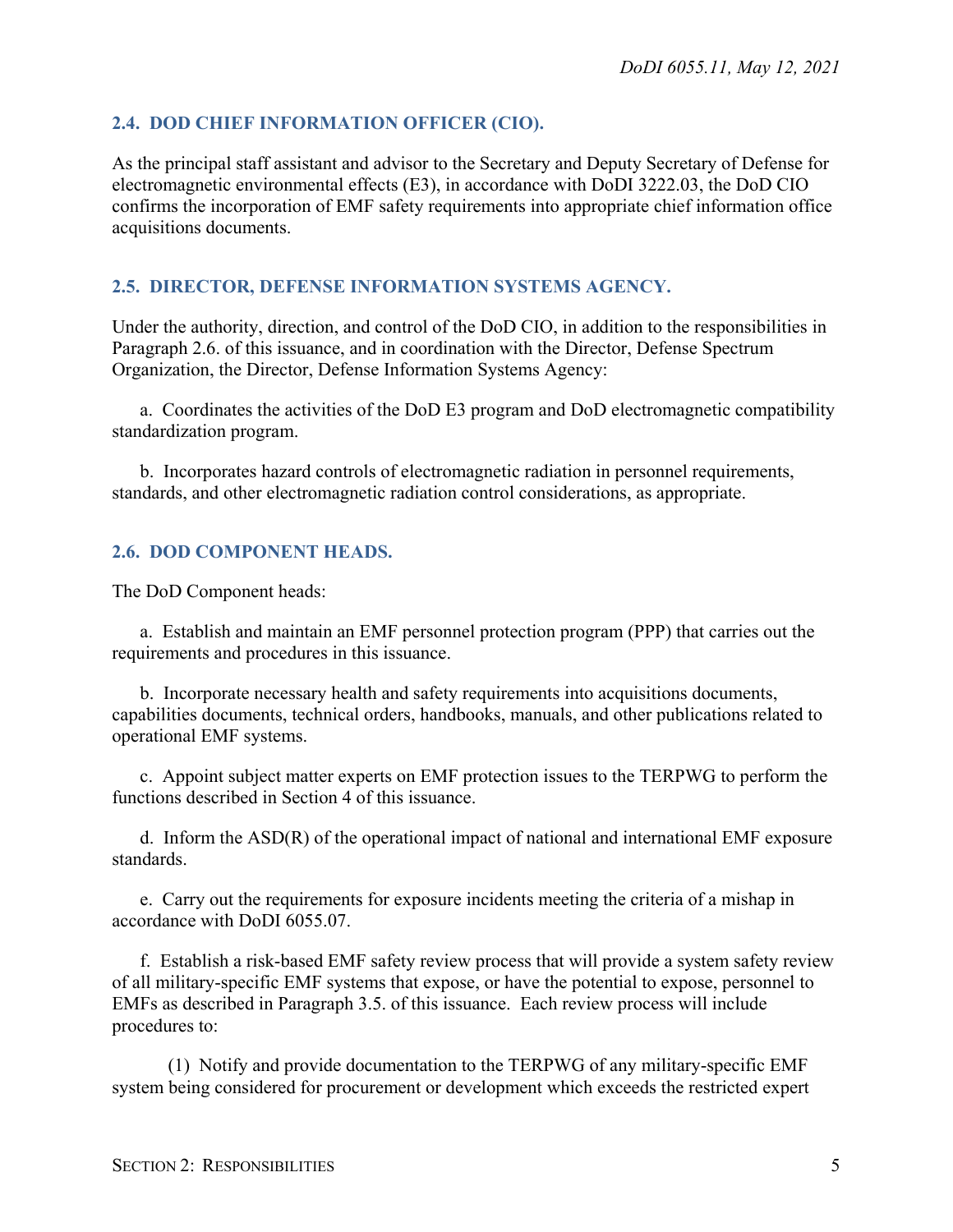only (REO) exposure reference levels (ERLs) described in Paragraph 3.3.c. of this issuance or where the EMF system is planned for use by multiple components.

(2) Maintain records of safety reviews. The lead DoD Component, for a system planned for use by more than one DoD Component, will maintain the safety review documentation.

g. Maintain records of personnel exposure assessments, medical exams, and evaluations in accordance with the recordkeeping requirements of DoDI 6055.05.

### <span id="page-5-0"></span>**2.7. SECRETARY OF THE AIR FORCE.**

In addition to the responsibilities in Paragraph 2.6. of this issuance, the Secretary of the Air Force administers and maintains the:

a. DoD EMF injury hotline to provide expert overexposure guidance and medical advice in the event of an exposure incident or suspected injury from EMF systems.

b. EMF overexposure or injury online reporting database and repository for the DoD Components to access, analyze, and use in EMF PPPs. DoD reporting data will be made available for use and analysis in all DoD EMF protection programs.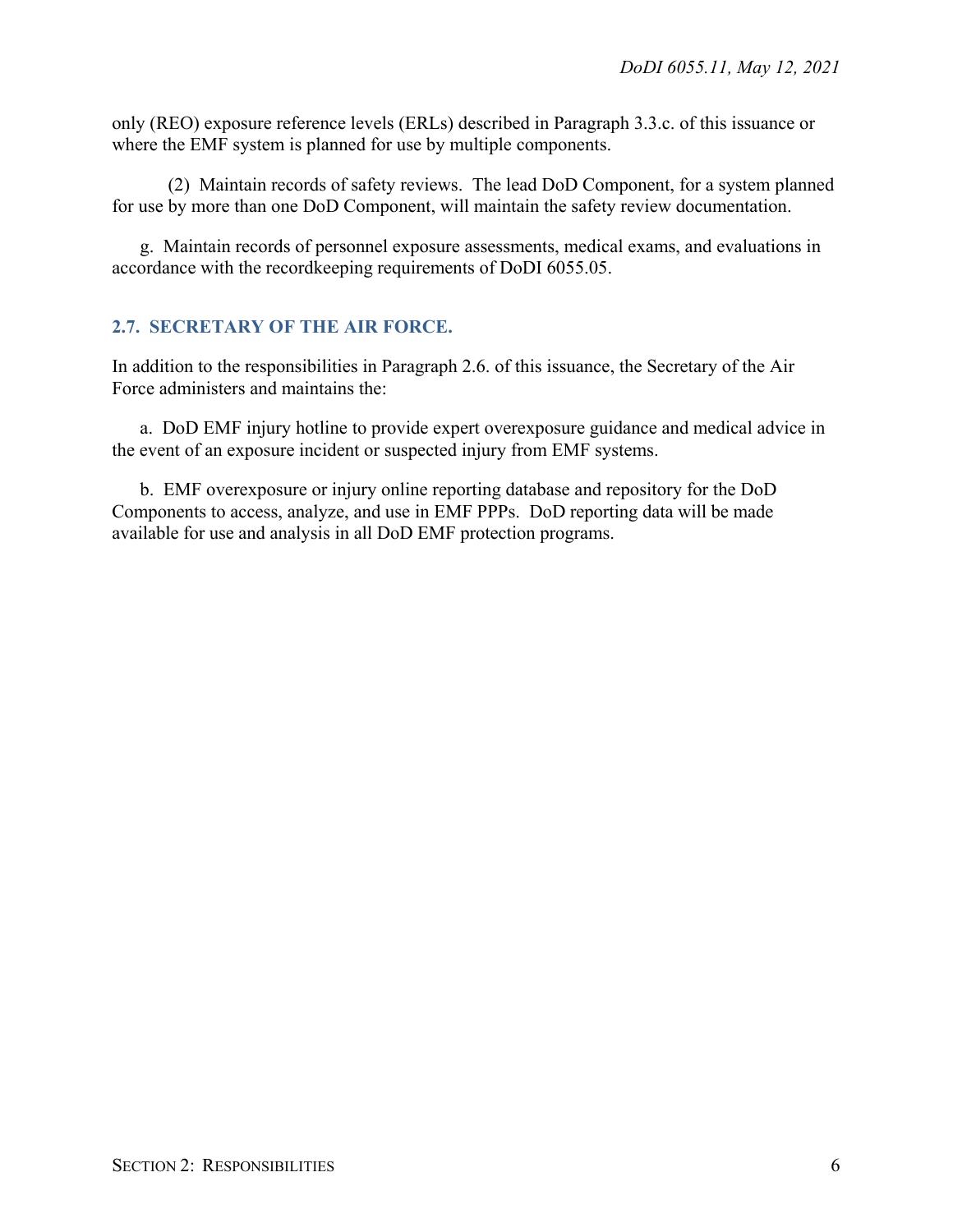## **SECTION 3: PROCEDURES**

#### <span id="page-6-1"></span><span id="page-6-0"></span>**3.1. PERSONNEL EXPOSURE GUIDELINES.**

Personnel exposure guidelines are provided for risk management and are intended to protect DoD and non-DoD persons against adverse health effects (AHEs) from exposure to electric fields, magnetic fields, EMFs, induced currents, contact currents, and contact (arcing) voltages.

#### <span id="page-6-2"></span>**3.2. EMF EXPOSURE LIMITS.**

DoD Components will follow IEEE Standard C95.1-2345 dosimetric reference levels (DRLs) or ERLs as DoD exposure limits. DRLs and ERLs protect personnel from established AHEs associated with exposure to electric fields, magnetic fields, EMFs, and contact currents in the frequency range of 0 Hz to 300 GHz. No additional safety margins are applied to DRLs and ERLs since adequate safety margins have been incorporated in IEEE Standard C95.1-2345. Descriptions are provided below.

a. DRLs are exposure limits associated with internal electric field strength, specific absorption rate, and incident power density. They protect personnel from exposures leading to AHEs caused by partial-body or whole-body heating. Compliance with DRLs requires the measurement of internal fields or specific absorption rates of exposed personnel, which is difficult, costly, and time consuming, since internal body measurements are difficult to obtain.

b. ERLs are exposure limits associated with external electric and magnetic fields, induced and contact currents, and voltages. They provide a convenient method for assessing exposure to determine compliance with the DRLs. ERLs are conservatively derived from DRLs, and it is possible to exceed an ERL while still complying with the associated DRL.

#### <span id="page-6-3"></span>**3.3. EMF EXPOSURE ENVIRONMENTS.**

The military radiofrequency workplace is divided into three distinct EMF environments: unrestricted exposure environment (UEE), restricted exposure environment (REE), and REO environment.

#### <span id="page-6-4"></span>**a. UEEs.**

(1) UEEs are work locations where individuals have no knowledge or control of their EMF exposure. In this environment, all persons are allowed uncontrolled work area access and no individual is exposed to EMF above the established UEE DRLs and ERLs.

(2) No EMF training is required of personnel who conduct work activities in the UEE.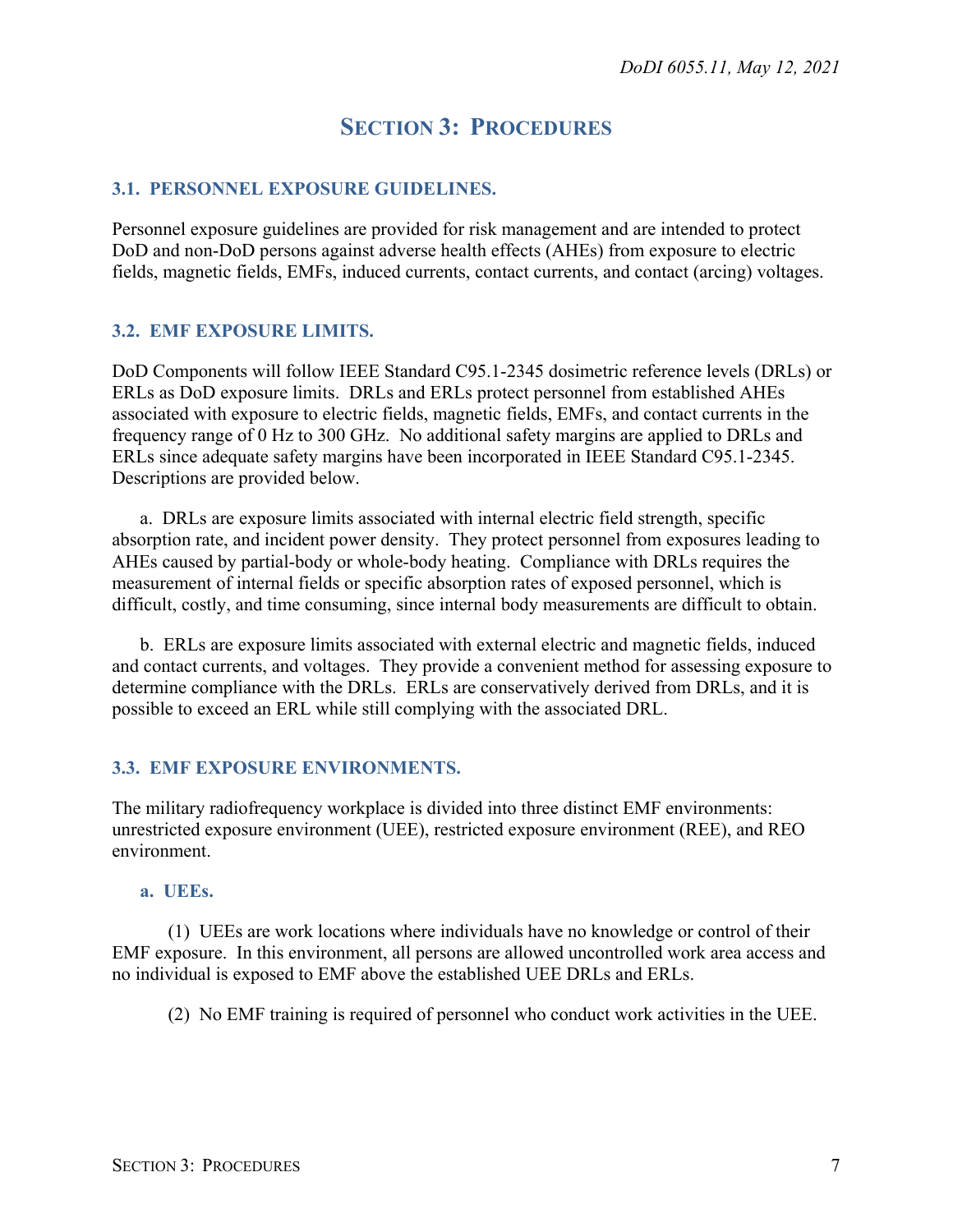#### <span id="page-7-0"></span>**b. REEs.**

(1) REEs are work locations where employees are aware of a potential EMF exposure. Employees' exposures to EMF in REEs may exceed UEE DRLs or ERLs but cannot exceed the exposure limits established as REE DRLs and ERLs.

(2) DoD Component leaders, managers, and supervisors will provide training and education for workers who are exposed to EMFs above the UEE ERLs and DRLs.

(3) Personnel will follow the guidance in Paragraphs 3.5. and 3.12. of this issuance when accessing work areas that exceed the REE exposure environment DRLs and ERLs.

#### <span id="page-7-1"></span>**c. REOs.**

(1) REOs are work locations where EMF exposures are high enough to warrant restricted entry by only those highly trained EMF experts who are experienced with operating specific EMF-emitting equipment or systems and who have mission-essential access. These are work areas where workers are exposed to EMF levels that exceed REE DRLs and ERLs but whose exposures are below the REO DRLs and ERLs.

(2) DoD Component leaders, managers, and supervisors will permit entry to REO work areas only by personnel who are trained to operate a specific EMF-emitting system in accordance with IEEE Standards C95.1-2345 and C95.7.

(3) Personnel will follow the guidance in Paragraphs 3.5. and 3.12. of this issuance when accessing work areas that exceed the REO exposure environment DRLs and ERLs.

#### <span id="page-7-2"></span>**3.4. EMF SYSTEM DESIGN.**

EMF systems will be designed to prevent exposures above the AHE levels. This does not include systems designated as military-specific EMF systems with an operational requirement to exceed the AHE. EMF systems will be designed to prevent exposures in excess of AHE levels. When compliance with IEEE Standard C95.1-2345 is not possible, EMF systems will be designed to use the lowest exposures possible to achieve the desired operational result and follow the requirements in Paragraph 3.5. of this issuance.

#### <span id="page-7-3"></span>**3.5. RMA.**

When it is not possible to maintain exposures below the REE ERLs because of military operational necessity, these risk management procedures apply:

a. For systems under the configuration control of an acquisitions program office, follow the environment, safety, and occupational health risk management procedures in DoDI 5000.02T for the systems engineering process throughout the system's life cycle. For systems in development or planned for use by multiple DoD Components, the DoD Component head will follow the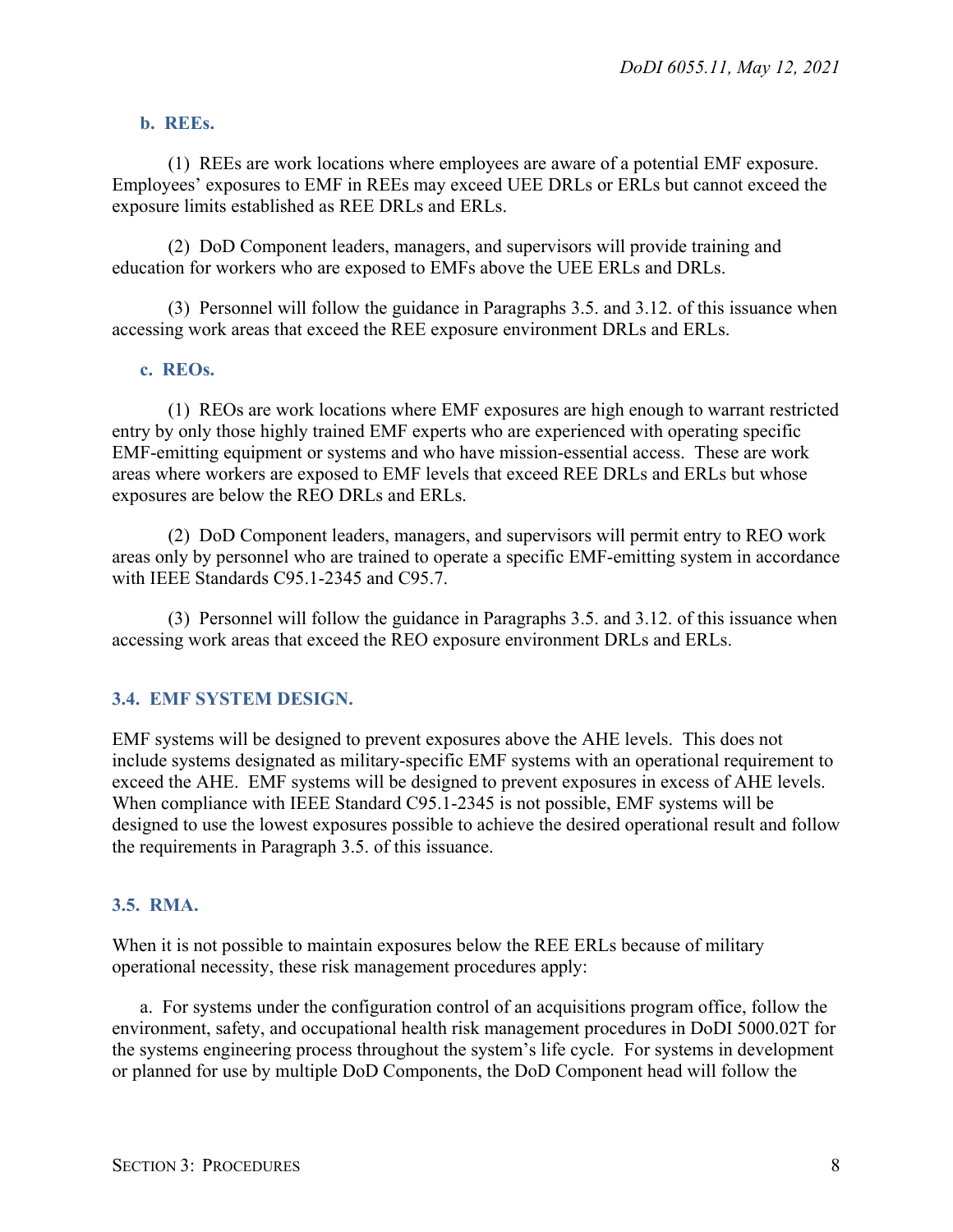requirements of DoDI 5000.69 and use the TERPWG to assist the DoD joint weapon safety working group on joint safety reviews.

b. For systems used in operations and training, and undergoing research, development, test, and evaluation not under the configuration control of an acquisitions program office, follow the procedures of DoDI 6055.01 for event risk management. Research, development, test, and evaluation organizations should acquire a safety release from the program office in accordance with DoDI 5000.02T to assess previously identified hazards for the activity. A new risk assessment will be performed at the frequency prescribed when the system was originally fielded or when conditions associated with the design or operation of the weapon system change.

c. For EMF systems planned for use by multiple DoD Components, the lead DoD Component will coordinate the joint RMA through the TERPWG.

d. The RMA will include:

(1) Bio-Effects Review.

A bio-effects review includes:

(a) Human effects characterization with consideration for reversible and nonreversible AHE thresholds in accordance with DoDI 3200.19.

(b) Subjective thresholds (e.g., sensation, discomfort, and pain).

- (c) Performance effects thresholds.
- (d) Time to recover from exposure effects.
- (2) RMA PPP.

SOH protective measures will be implemented and documented in an RMA PPP that has been coordinated with the DoD Component safety and occupational medicine offices. At a minimum, all RMA PPPs will include:

(a) A description of the exercise, demonstration, or other proposed activity, including a list of responsible staff and personnel positions.

(b) A description of the EMF equipment or system, including mission purpose and operating parameters (e.g., frequency range, output power), for which the RMA will be applied.

(c) Risk analysis and mitigation.

(d) Criteria, procedures, and processes for investigating and reporting incidents, including overexposures and exposures producing any AHEs.

(e) Medical monitoring, any additional medical surveillance requirements in accordance with Paragraph 3.12. of this issuance, and a response plan.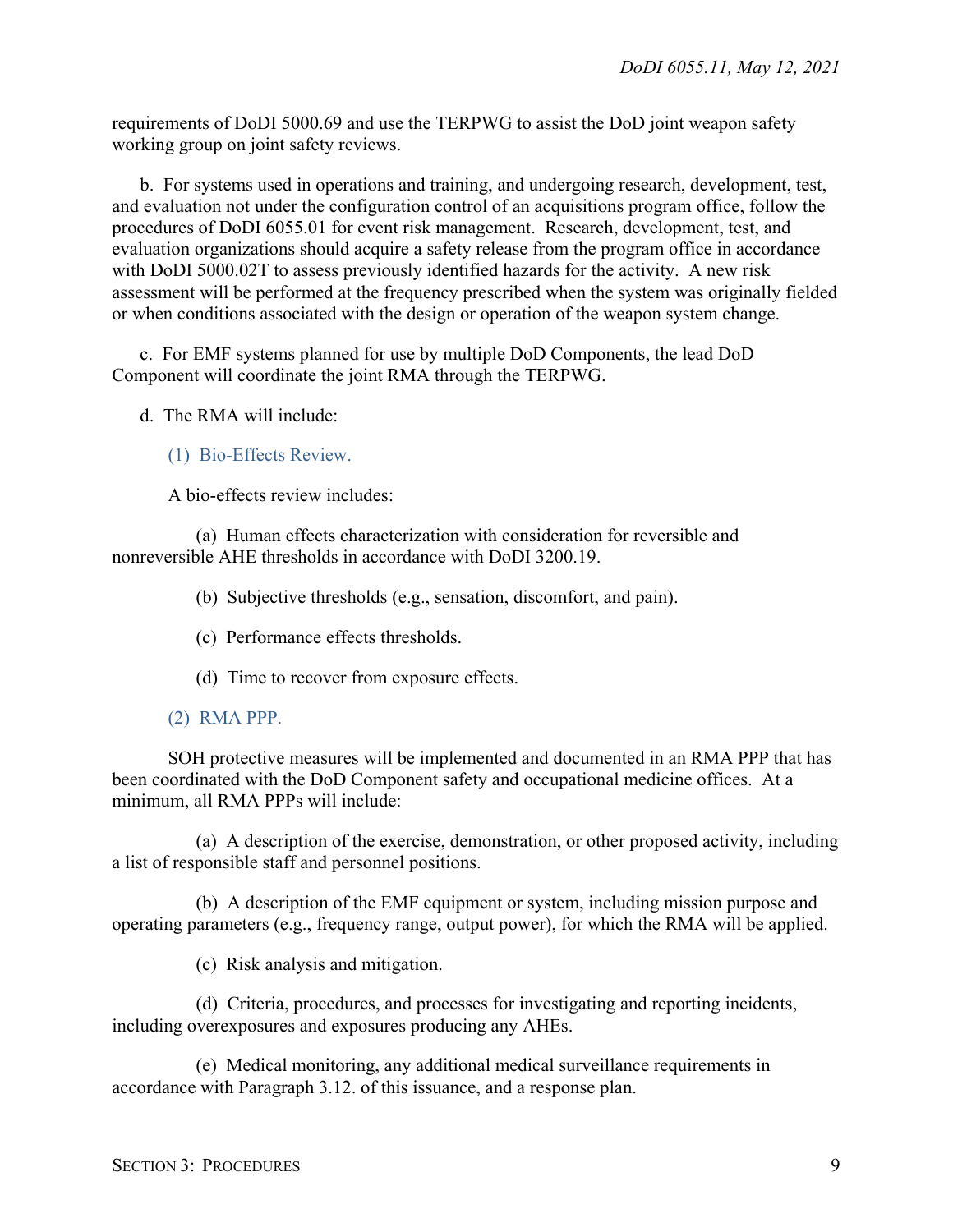(f) Pre- and post-screening procedures, including current health assessments and health history.

(g) Risk communication briefing and associated materials.

(h) Operating procedures for:

1. Measuring exposures.

- 2. Conducting dosimetry.
- 3. Documenting exposures.
- 4. Operating parameters and conditions of use.
- 5. Operator training requirements.

(i) System-specific DRLs and ERLs established for each exposure environment and integrated into the operating parameters.

(j) Procedures for sustaining maintenance and retention of surveillance data records, including both medical history and EMF exposure parameters.

#### <span id="page-9-0"></span>**3.6. EMF PPP.**

a. An EMF PPP, in accordance with IEEE Standard C95.7, will be implemented whenever the UEE ERLs could be exceeded, unless it can be shown that the associated DRLs are not exceeded.

b. SOH protective measures will be implemented and documented in an EMF PPP.

c. An EMF PPP will include training, controls, and other mitigating measures to reduce the likelihood of exposure above the ERLs or DRLs, as appropriate. (See Paragraphs 3.8. and 3.9. of this issuance for EMF control and training program requirements, respectively.)

### <span id="page-9-1"></span>**3.7. EVALUATION.**

#### <span id="page-9-2"></span>**a. Measurement and Evaluation of EMFs.**

EMF professionals that the DoD Components designate will evaluate EMF hazards, using the measurement procedures and techniques recommended in IEEE Standards C95.1-2345, C95.3, C95.3.1, and C95.7 as basic guidance.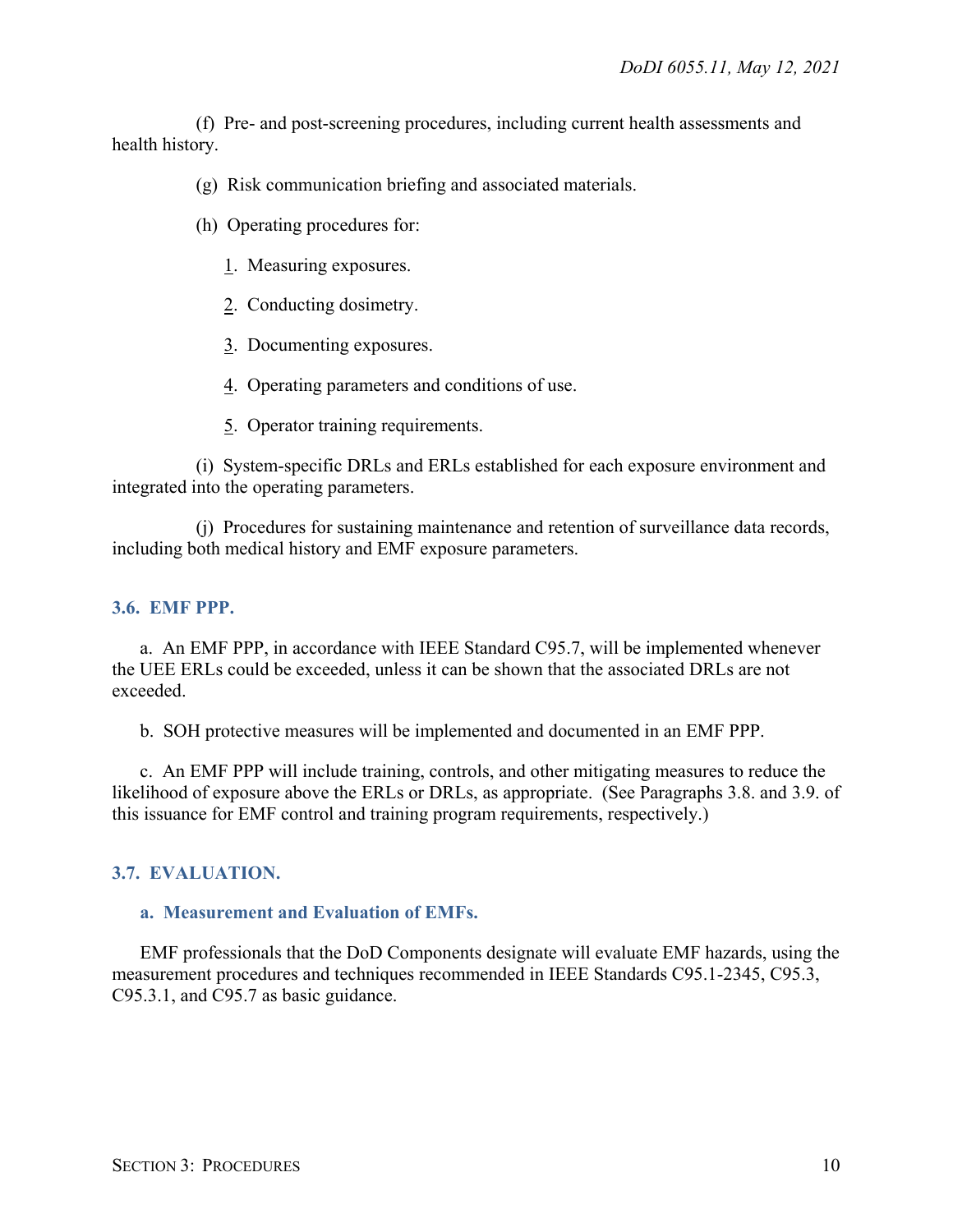#### <span id="page-10-0"></span>**b. Records Maintenance.**

In accordance with DoDI 6055.05, DoD Components will maintain records of surveys, reports, calculations, and control measures established for each fielded EMF emitter that is capable of exceeding the REE ERLs in accordance with IEEE Standard C95.1-2345.

#### <span id="page-10-1"></span>**c. Multiple EMF Emitters.**

Where multiple EMF emitters may be collocated (such as aboard ships or at communication sites), DoD Components will determine the weighted contribution to protect personnel from exposure to EMF levels above the ERLs, in accordance with IEEE Standard C95.1-2345.

#### <span id="page-10-2"></span>**d. Inventory.**

For all military environments, the DoD Components will maintain an updated EMF inventory and supporting risk evaluation documentation for every EMF device or emitter type that exceeds the REE ERLs.

#### <span id="page-10-3"></span>**3.8. CONTROLS.**

When eliminating or reducing EMF hazards, the DoD Components will follow the hierarchy of controls that include, in order of priority, elimination and substitution, engineering controls, administrative controls, personal protective equipment (PPE), or a combination thereof.

#### <span id="page-10-4"></span>**a. Elimination and Substitution.**

Elimination and substitution, the most effective controls for reducing hazards, involve selecting other feasible, suitable, and acceptable solutions, where available, to mitigate the EMF hazards. Alternative solutions are often not acceptable, so there is a requirement to rely on the other controls discussed in Paragraphs 3.8.b. through 3.8.d. of this issuance.

#### <span id="page-10-5"></span>**b. Engineering Controls.**

Whenever feasible, the DoD Components will first implement engineering controls to eliminate or reduce the EMF hazard, including software controls as described in Military Standard MIL-STD 882E.

#### <span id="page-10-6"></span>**c. Administrative Controls.**

(1) Administrative controls involve management and employee interventions designed to mitigate EMF hazards when engineering controls are not practicable.

(2) IEEE Standard C95.2 specifies the EMF warning-sign formats.

(a) Variations are authorized if the general layout of the signs remains the same. These may include subdued signs for camouflage or tactical reasons or to provide improved visibility under certain lighting conditions.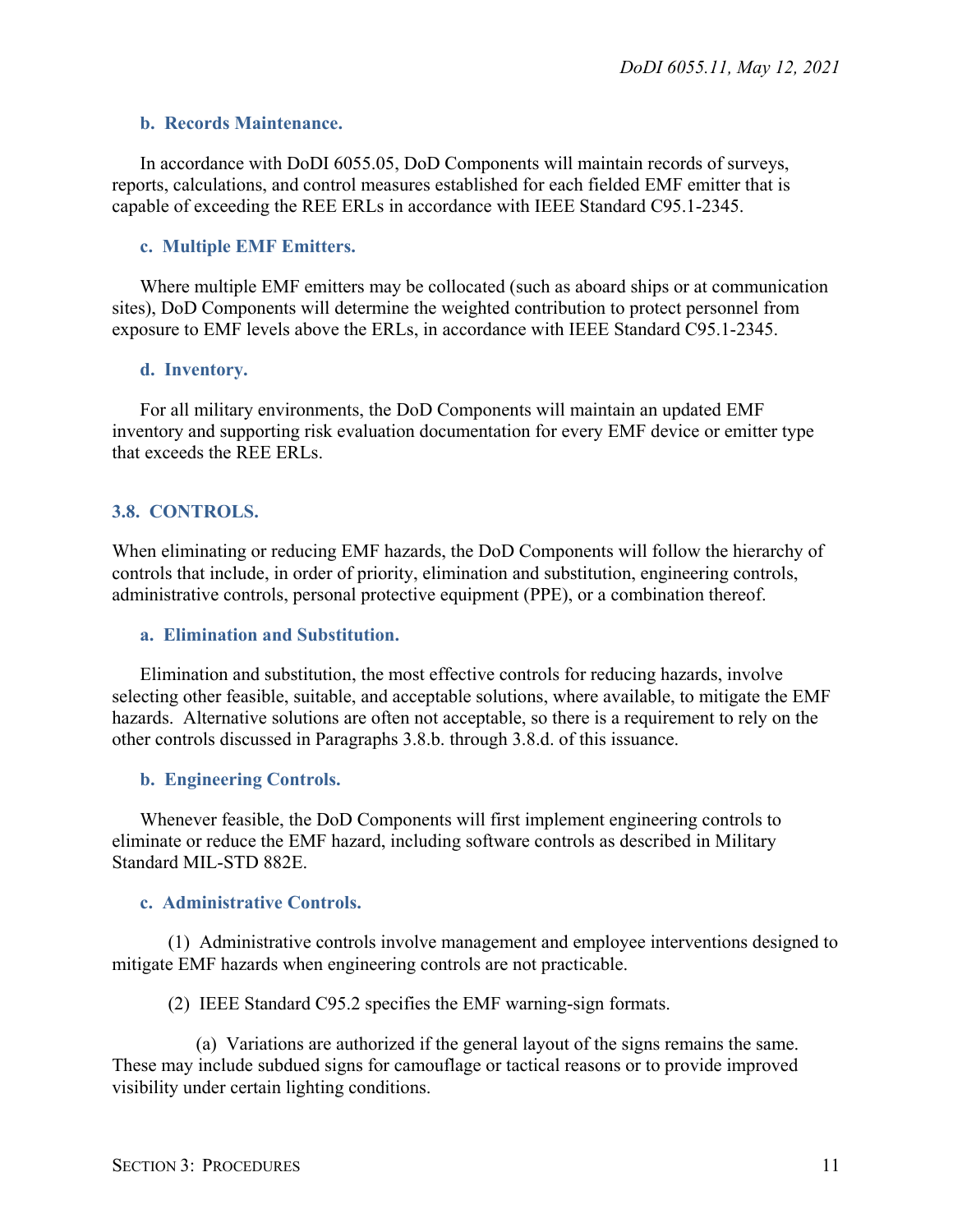1. EMF safety signs are required at all access points to each EMF exposure environment or zone as specified in IEEE Standard C95.1-2345. Access points must use advisory symbols, signal words, specified colors, and instructional or warning statements on the signs as appropriate.

2. Where EMF safety signage creates unacceptable operational risks (e.g., tactical or training environments where posting signage is not feasible, safe, or appropriate), use documented alternative procedures to inform personnel of EMF hazards.

(b) In areas where EMF levels exceed the established REE or REO limit, warning signs alone may not provide adequate protection. Engineering or warning device controls, such as barriers, interlocks or dynamic warning signals (e.g., flashing lights, audible signals) may be required depending on the potential risk of overexposure.

#### <span id="page-11-0"></span>**d. PPE.**

#### (1) Approved or Acceptable.

PPE, such as frequency-appropriate electrically insulated gloves and shoes for protection against EMF shock and burns or for insulation from the ground plane, is approved to comply with the induced current limits found in IEEE Standard C95.1-2345. All PPE must be inspected and maintained in accordance with IEEE Standard C95.7 to maintain its effectiveness.

(2) Not Approved.

Personal EMF monitors and EMF shielded clothing (e.g., suits) are not approved for personal protection from EMF exposure.

#### <span id="page-11-1"></span>**3.9. TRAINING.**

These training requirements apply to all DoD Components for UEEs, REEs, and REO exposure environments in accordance with IEEE Standard C95.7:

a. No EMF training is required for UEE personnel (e.g., individuals who do not have routine duties near an REE).

b. EMF hazard awareness and site-specific safety training is required for personnel who work within areas where EMF exposures are at or greater than those of an REE. The training must incorporate:

(1) Initial training, including site-specific hazards.

(2) Instruction about the potential hazards of EMF, established safety procedures, and procedures to control EMF exposures.

(3) Any changes to hazards because of changes to workplace conditions of exposure environments.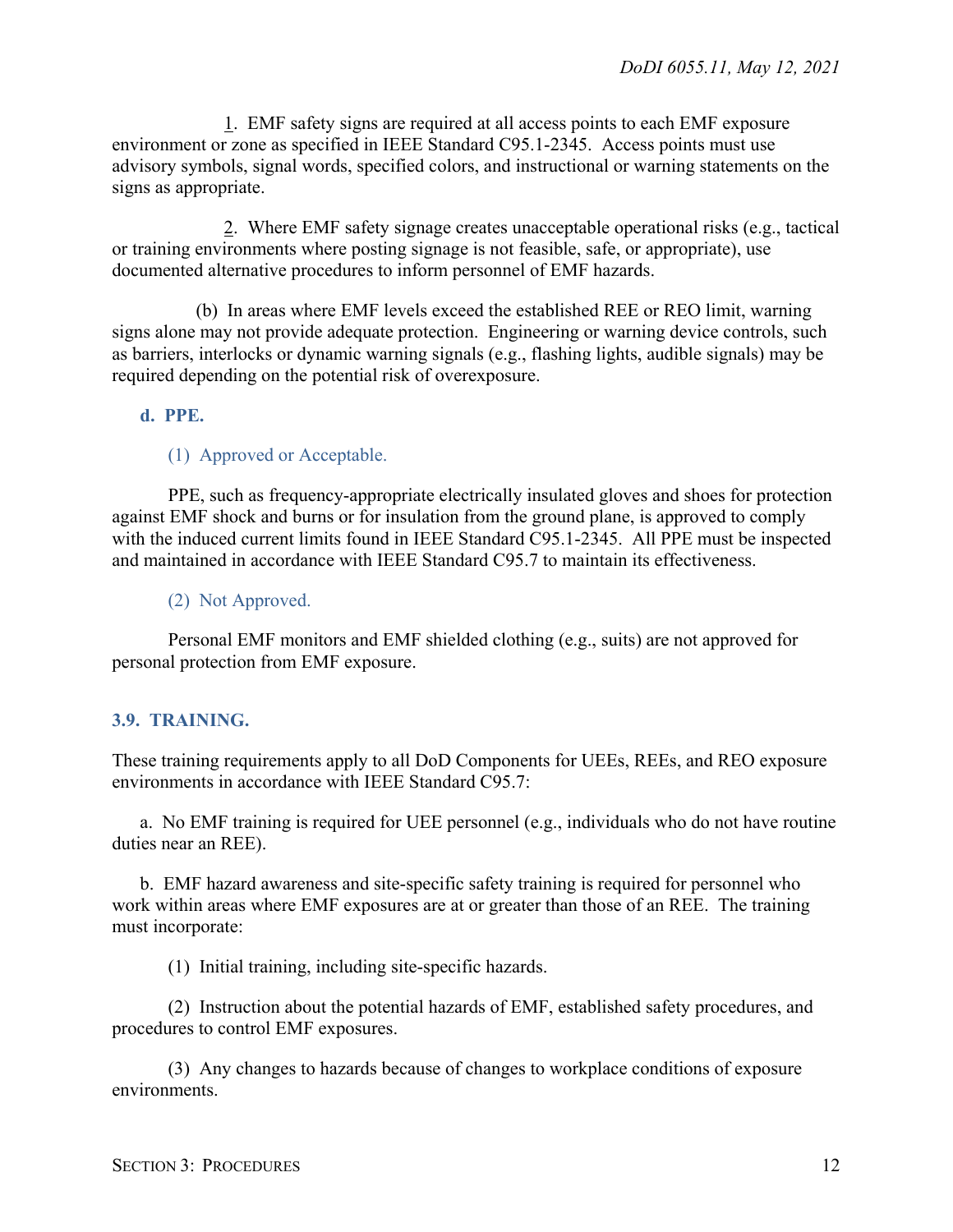c. Risk communication training is required for personnel who may be exposed to EMF from DoD sources or from known sources near deployed forces within an REE or REO. The DoD Components will:

(1) Apply current risk communication techniques to describe risk, and the processes of risk assessment and characterization, in accordance with DoDIs 6055.01 and 6055.05.

(2) Also follow the operational risk communication requirements of DoDIs 6490.03 for potential EMF exposures in military deployments.

#### <span id="page-12-0"></span>**3.10. INSPECTIONS.**

Inspections that measure compliance, identify deficiencies, inform commanders, elicit corrective actions, and validate outcomes will:

a. Be scheduled by the DoD Components to determine deficiencies during routine operations.

b. Be completed by the DoD Components to characterize all types of operations in garrison, underway, and deployments.

#### <span id="page-12-1"></span>**3.11. OVEREXPOSURE INCIDENTS.**

a. The DoD Components will investigate and document, in accordance with applicable Military Department and Military Service policies, all suspected overexposure incidents that may exceed the DRLs and ERLs in accordance with IEEE Standard C95.1-2345 by:

(1) Contacting the DoD EMF injury hotline at the Air Force Environment, Safety, and Occupational Health Service Center for additional medical assistance at Defense Switched Network 798-3764 or by calling 937-938-3764 or 888-232-3764.

(2) Including measurement data, medical examinations, a detailed description of the circumstances surrounding the incident to determine root cause, and recommendations for preventing similar incidents. Sample forms for recording data on system operating characteristics and medical outcomes are available in IEEE Standard C95.1-2345. DoD Components should e-mail results to the EMF overexposure repository at esoh.service.center@us.af.mil.

b. For employees experiencing overexposures more than five times the REE DRLs or ERLs, in addition to requirements for suspected overexposure incidents described in Paragraph 3.11.a. of this issuance:

(1) Preserve the state of the system, contact the local safety office, and keep or record the system settings.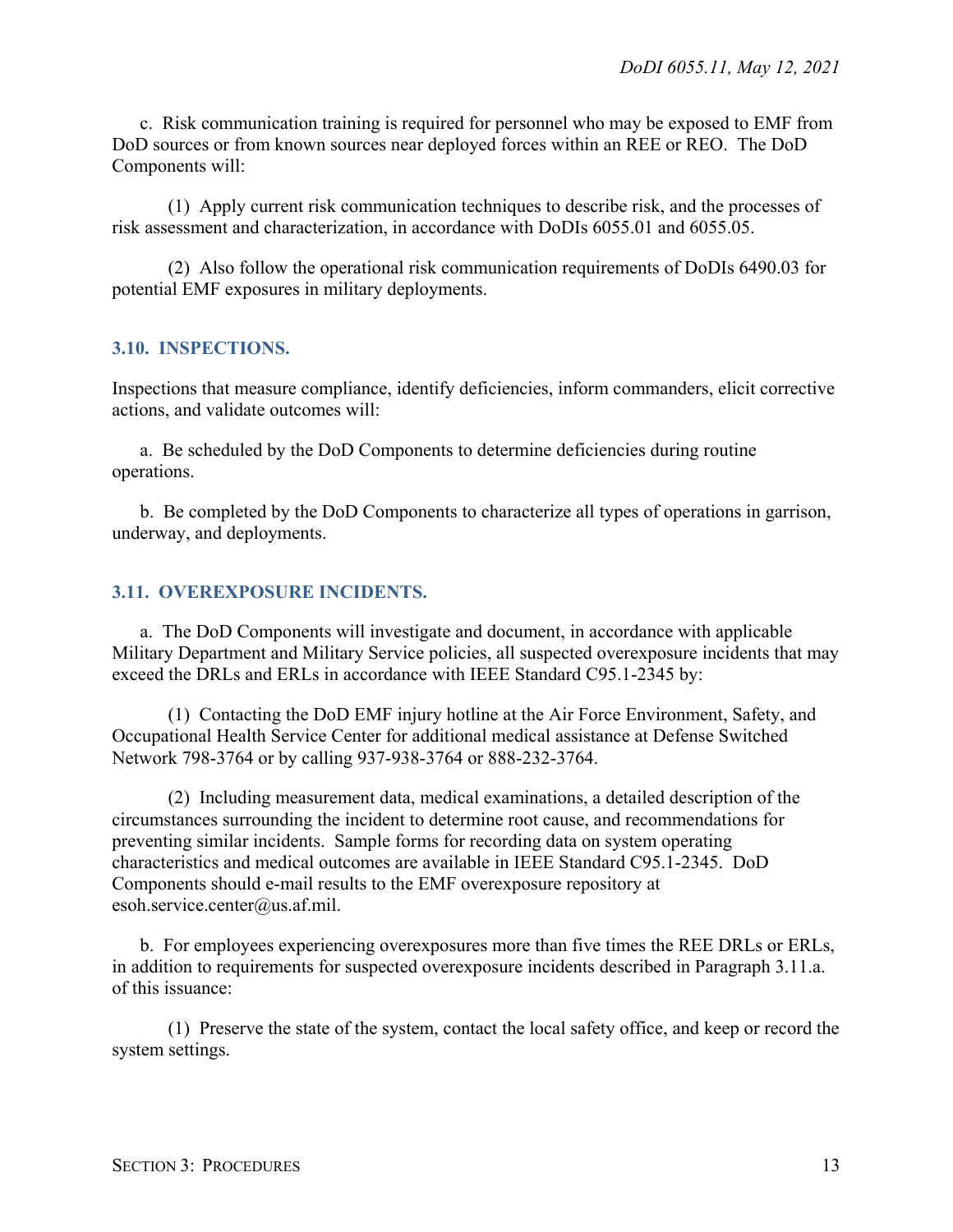(2) Use a trained EMF professional that the DoD Component designates to measure and document the EMF exposure levels.

(3) Direct all affected personnel to report to a medical treatment facility for medical examinations and follow-up, as necessary.

(4) Document the circumstances of the exposure incident, including statements from involved personnel and recommendations for preventing similar incidents.

(5) Maintain a file of all investigations and e-mail findings to the EMF overexposure repository at esoh.service.center@us.af.mil. DoD Components will maintain, keep, and dispose of these investigative records in accordance with DoD Component records management policies.

(6) Maintain personal exposure assessments, medical exams, and evaluations in accordance with the recordkeeping guidelines in DoDIs 6055.05 and 6055.07 and DoD Component records management policies.

c. In addition, refer to the mishap, injury, and occupational illness reporting requirements of DoDI 6055.07 for high-power microwave or directed energy systems.

## <span id="page-13-0"></span>**3.12. MEDICAL SURVEILLANCE.**

a. The DoD Components will maintain an occupational EMF surveillance program (ESP) in accordance with DoD 6055.05-M and DoD Component records management policies for personnel identified by leaders, managers, and supervisors as at risk from duties or operations involving required, intentional, and recurrent EMF overexposures exceeding five times the REE ERL. ESP members are likely:

(1) Personnel who repair or maintain EMF systems while energized.

(2) Personnel who may be required to carry out mission-essential duties in militaryspecific environments while EMF systems are energized.

b. A qualified medical professional will determine personnel enrollment in the ESP based on their likelihood of duties or operations involving required, intentional, and recurrent overexposure to EMF. Medical surveillance is not required for other personnel when it is possible, but unlikely, for them to exceed five times the ERL.

c. Medical exam periodicity will be in accordance with:

(1) Baseline.

An exam will take place on identification as an ESP member.

(2) Situational.

Typically, but not all inclusively, an exam will take place when an ESP member reports symptoms associated with EMF exposure.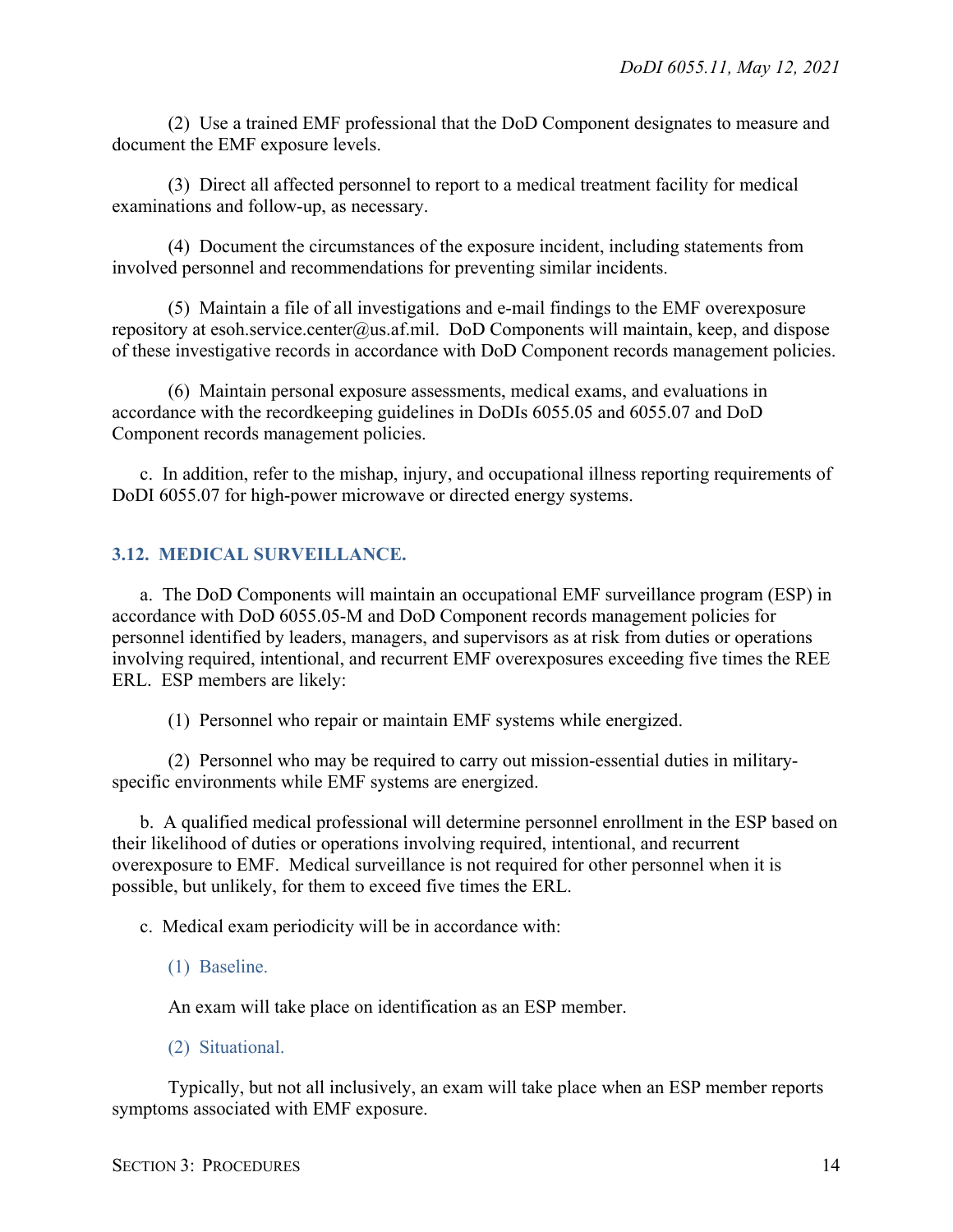#### (3) Termination.

A termination exam is provided when the ESP member is removed from duties involving required, intentional, and recurrent exposures exceeding five times the REE ERL.

d. ESP examinations will include, at a minimum:

(1) Ocular histories emphasizing lens surgery, including a record of the current refraction prescription and the most recent examination date.

(2) Visual acuity for far and near vision.

(3) External ocular and fundus examination.

(4) Audiometric examination for establishing a baseline.

(5) Evaluations of unusual skin sensitivity and skin diseases.

e. If a medical professional finds it necessary, the examinee will be referred to ophthalmology or optometry for additional evaluation. The evaluation may include:

(1) An Amsler grid or other tests of macular function for distortions or scotomas.

(2) Dilated, direct-view ophthalmoscopic examinations of the retina and slit-lamp examinations of the cornea and lens to describe any pathology or deviations from the normal.

(3) Retinal photos to document any lesions or pre-existing conditions.

f. If a medical professional finds it necessary, any additional frequency-dependent examinations will take place based on system-risk assessment.

g. The DoD Components will maintain and control access to personnel exposure and medical surveillance records for the employment duration plus 30 years, except when Occupational Safety and Health Administration or DoD Component standards require longer retention.

h. The DoD Components will protect personal health information obtained from medical or exposure surveillance and use this information only for risk management and occupational illness or injury prevention purposes in accordance with privacy requirements and DoDI 5400.11, DoD 5400.11-R, and DoD Manual 6025.18.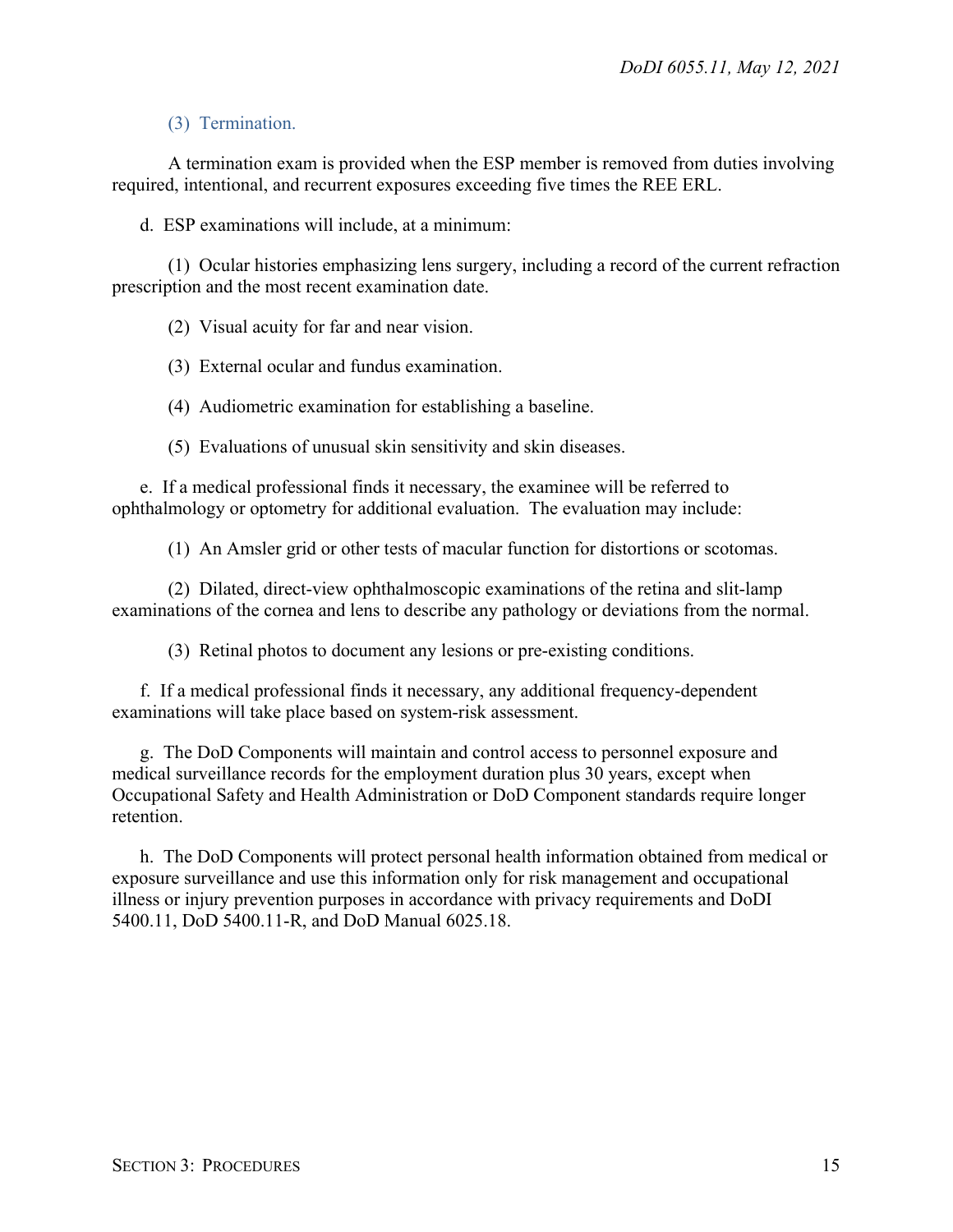# **SECTION 4: TERPWG**

#### <span id="page-15-1"></span><span id="page-15-0"></span>**4.1. TERPWG ELEMENTS.**

The TERPWG:

a. Comprises subject matter experts who are full-time Federal employees, or permanent part-time employees, or military personnel on active duty, from the office of the ASD(R) and appropriate OSD Components and the DoD Components.

b. Prepares a working charter to govern the operation of the working group and procedures for selecting and rotating selection of the chair, to be approved by the ASD(R).

c. Meets at the chair's request to share information, discuss items of mutual interest, and recommend policies to the ASD(R).

d. Submits an annual report to the ASD(R) with working-group accomplishments and a work plan for future actions.

#### <span id="page-15-2"></span>**4.2. TERPWG FUNCTIONS.**

The TERPWG:

a. Recommends EMF safety and health guidance and direction to the ASD(R) in accordance with DoDI 6055.01.

b. Provides the ASD(R) with EMF training, research, medical, operational, and standardization recommendations to update policy requirements and procedures.

c. When directed or requested, evaluates potential impacts to the health and safety of personnel for all EMF RMA approval requests. (See Paragraph 3.5. of this issuance for guidance on how to request an EMF RMA.)

d. Coordinates and conducts liaison activities with the:

(1) DoD E3 Integrated Product Team established by DoDI 3222.03.

(2) DoD Lead Standardization Activity for Radio Frequency Exposure to Personnel Safety.

(3) Joint Weapons Safety Working Group.

(4) DoD Lead Standardization Activity for DoD Electromagnetic Compatibility Standardization under the Defense Standardization Executive, Defense Standardization Program Office.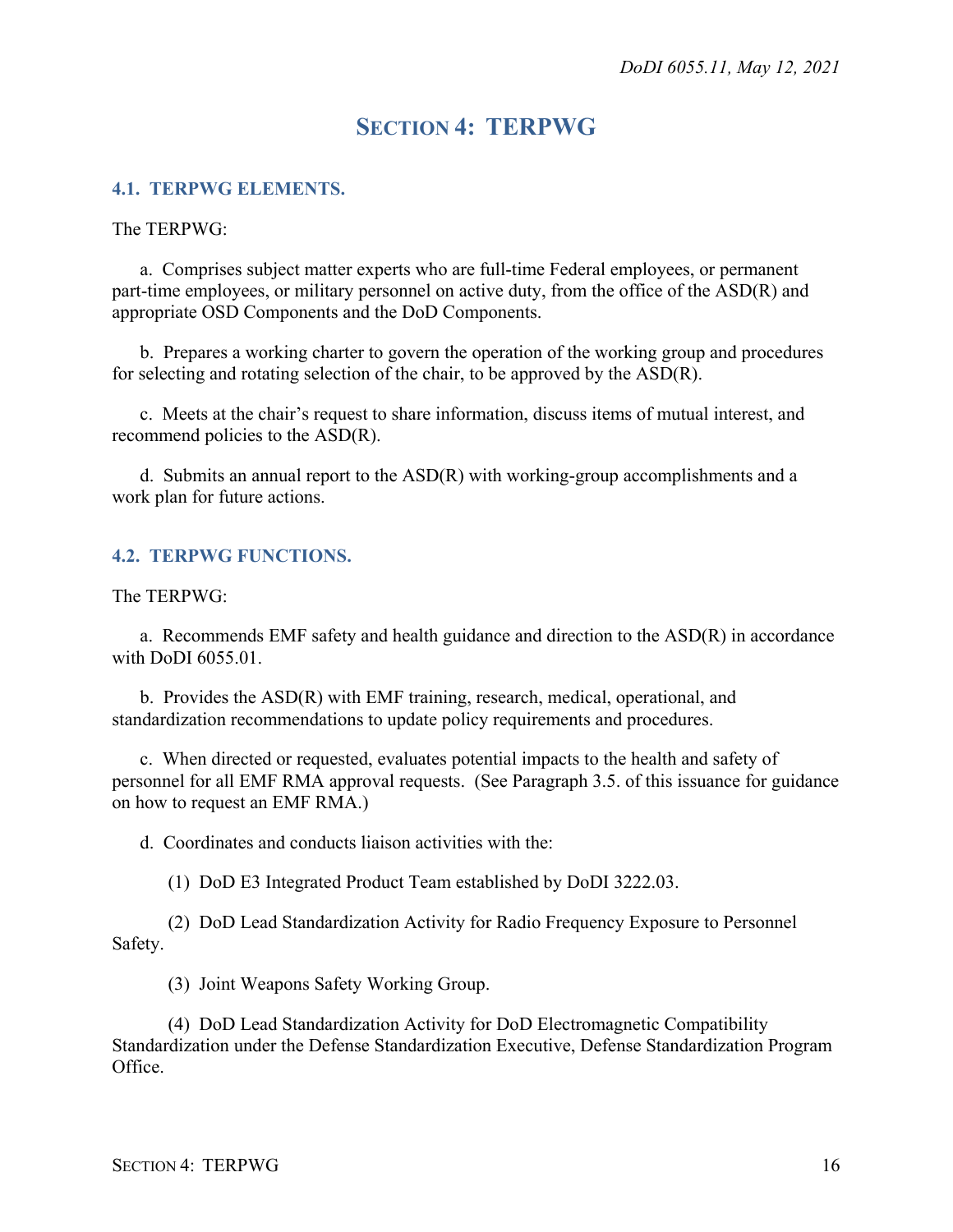e. Acts as a technical and scientific liaison body to interact with international, Federal, and State regulatory and advisory agencies and nongovernmental standards development organizations on issues related to EMF safety and protection.

f. Provides EMF subject matter expertise, as requested, to assist with E3 environmental impact assessments required by DoDI 5000.02T and Parts 1500-1508 of Title 40, Code of Federal Regulations for EMF systems throughout the system life cycle.

g. Retains all records and information created, received, and collected in support of the TERPWG mission, tasks, and objectives in accordance with Administrative Instruction 15 and OSD records disposition schedules.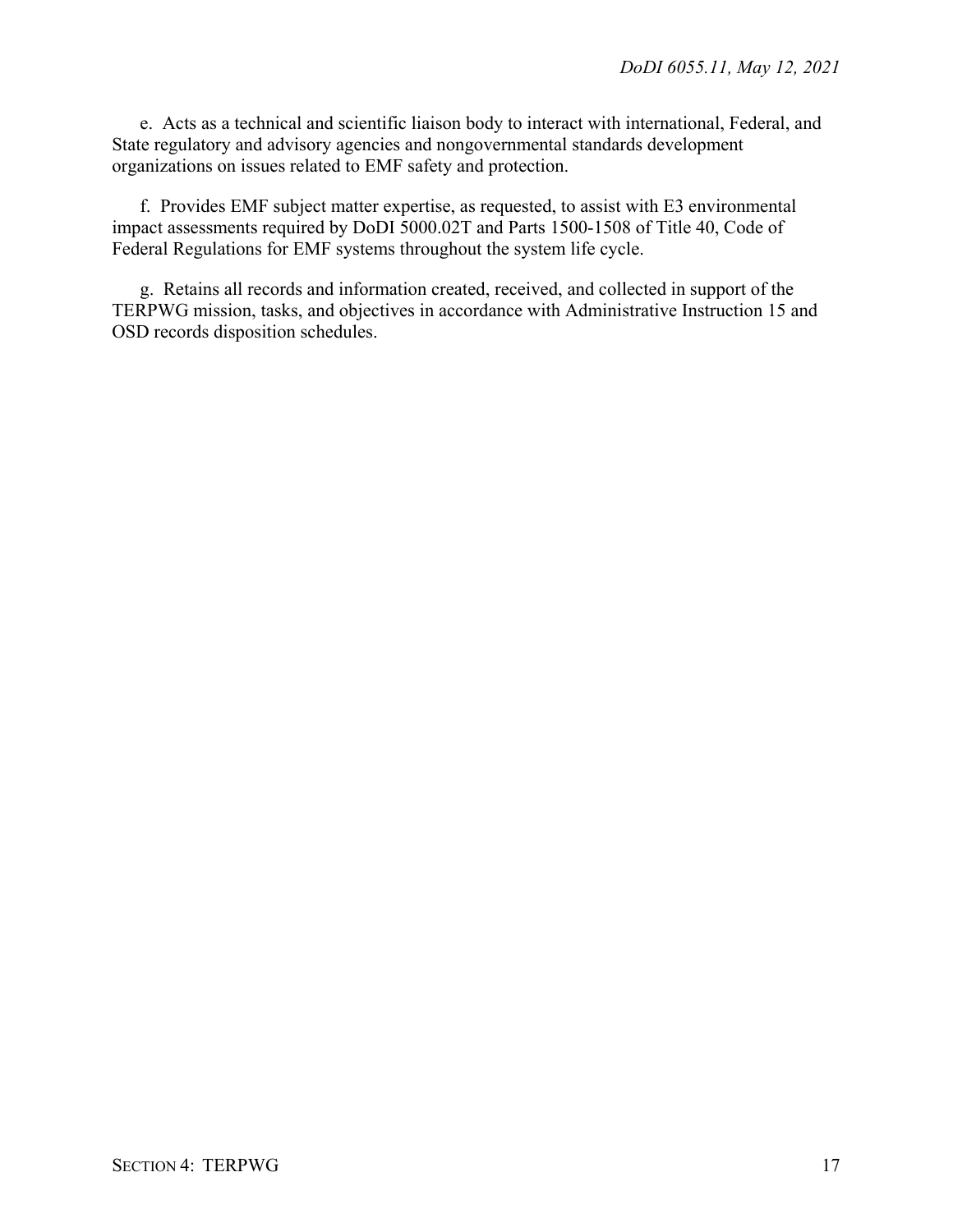# **GLOSSARY**

## <span id="page-17-1"></span><span id="page-17-0"></span>**G.1. ACRONYMS.**

| <b>ACRONYM</b>                                           | <b>MEANING</b>                                                                                                                                            |
|----------------------------------------------------------|-----------------------------------------------------------------------------------------------------------------------------------------------------------|
| <b>AHE</b><br>ASD(R)                                     | adverse health effect<br>Assistant Secretary of Defense for Readiness                                                                                     |
| <b>CIO</b>                                               | chief information officer                                                                                                                                 |
| DoDI<br><b>DRL</b>                                       | DoD instruction<br>dosimetric reference level                                                                                                             |
| E <sub>3</sub><br><b>EMF</b><br><b>ERL</b><br><b>ESP</b> | electromagnetic environmental effects<br>electromagnetic field<br>exposure reference level<br>EMF surveillance program                                    |
| GHz                                                      | gigahertz                                                                                                                                                 |
| Hz                                                       | hertz                                                                                                                                                     |
| <b>IEEE</b>                                              | Institute of Electrical and Electronics Engineers                                                                                                         |
| <b>PPE</b><br>PPP                                        | personal protective equipment<br>personnel protection program                                                                                             |
| <b>REE</b><br><b>REO</b><br><b>RMA</b>                   | restricted exposure environment<br>restricted expert only<br>risk management approach                                                                     |
| <b>SOH</b>                                               | safety and occupational health                                                                                                                            |
| <b>TERPWG</b>                                            | <b>Transmitted EMF Radiation Protection Working Group</b>                                                                                                 |
| <b>UEE</b><br>USD(A&S)<br>$USD(P\&R)$                    | unrestricted exposure environment<br>Under Secretary of Defense for Acquisition and Sustainment<br>Under Secretary of Defense for Personnel and Readiness |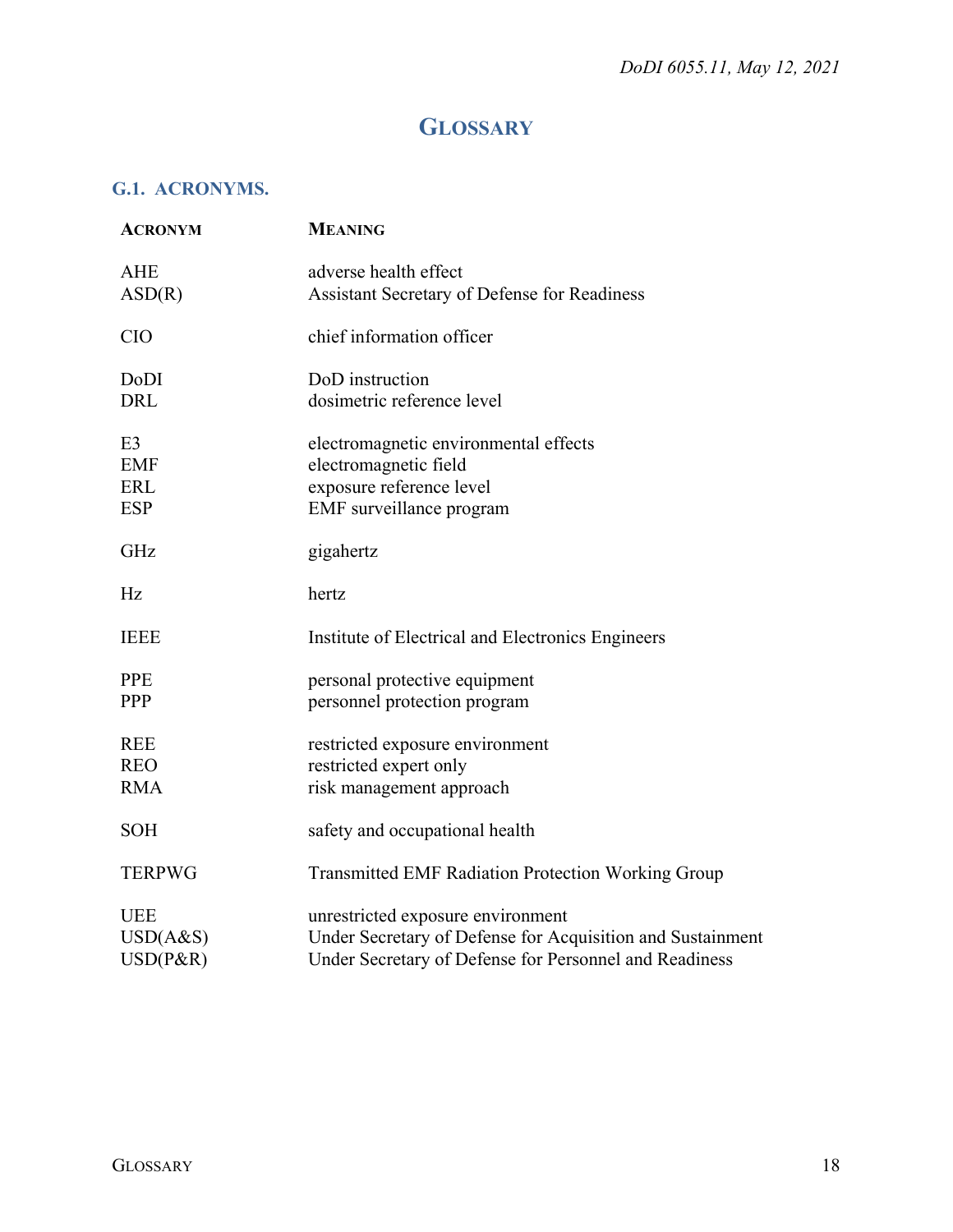## <span id="page-18-0"></span>**G.2. DEFINITIONS.**

Unless otherwise noted, these terms and their definitions are for the purpose of this issuance.

| <b>TERM</b>        | <b>DEFINITION</b>                                                                                                                                                                                                                                                                                                                                                                                                                                                                                                                                                                                                                                                                                                                                                                                                                                                                                         |
|--------------------|-----------------------------------------------------------------------------------------------------------------------------------------------------------------------------------------------------------------------------------------------------------------------------------------------------------------------------------------------------------------------------------------------------------------------------------------------------------------------------------------------------------------------------------------------------------------------------------------------------------------------------------------------------------------------------------------------------------------------------------------------------------------------------------------------------------------------------------------------------------------------------------------------------------|
| <b>AHE</b>         | An effect detrimental to an individual's health and physical well-<br>being due to overexposure to an electric field, magnetic field, EMF,<br>induced current, contact current, induced voltage, or contact voltage.                                                                                                                                                                                                                                                                                                                                                                                                                                                                                                                                                                                                                                                                                      |
| <b>DRL</b>         | Limits relative to dosimetric thresholds for established AHEs that<br>incorporate appropriate safety factors. DRLs are expressed in terms<br>of <i>in situ</i> electric field strength (0 Hz to 5 megahertz), specific<br>absorption rate (100 kilohertz to 3 GHz), or incident power density (3<br>GHz to 300 GHz) with the associated averaging times. DRLs are<br>equivalent to the quantity referred to as "basic restrictions" in earlier<br>standards. Because of the small penetration depth at frequencies<br>above 3 GHz, the ERLs expressed in terms of power density are also<br>the DRLs.                                                                                                                                                                                                                                                                                                     |
| <b>EMF</b>         | The energy field emanating from a source and containing both<br>electric and magnetic field components.                                                                                                                                                                                                                                                                                                                                                                                                                                                                                                                                                                                                                                                                                                                                                                                                   |
| <b>ERL</b>         | The highest level of an electric field, magnetic field, EMF, induced<br>current, contact current, induced voltage, or contact voltage to which<br>the standard permits exposure and which provides an adequate<br>margin of safety against established AHEs. The ERL may be<br>exceeded if it can be shown that the corresponding DRL is not<br>exceeded as described in IEEE Standard C95.1-2345.                                                                                                                                                                                                                                                                                                                                                                                                                                                                                                        |
| <b>ESP</b> members | EMF personnel who are identified as at risk from duties regarding<br>activities or operations involving required, intentional, and recurrent<br>overexposures to EMF more than five times the ERL.                                                                                                                                                                                                                                                                                                                                                                                                                                                                                                                                                                                                                                                                                                        |
| military-specific  | Applies to uniquely military equipment, systems, and operations. It<br>includes DoD equipment and systems that are unique to the national<br>defense mission such as military aircrafts, ships, submarines,<br>missiles, missile sites, early warning systems, military space systems,<br>artillery, tanks, and tactical vehicles. It applies to operations that are<br>uniquely military such as field maneuvers, naval operations, military<br>flight operations, associated research test and development activities,<br>and actions required under emergency conditions. It excludes DoD<br>workplaces and operations comparable to those of industry in the<br>private sector, such as vessel, aircraft, and vehicle repair, overhaul,<br>and modification (except for equipment trials); construction; supply<br>services; civil engineering or public works; medical services; and<br>office work. |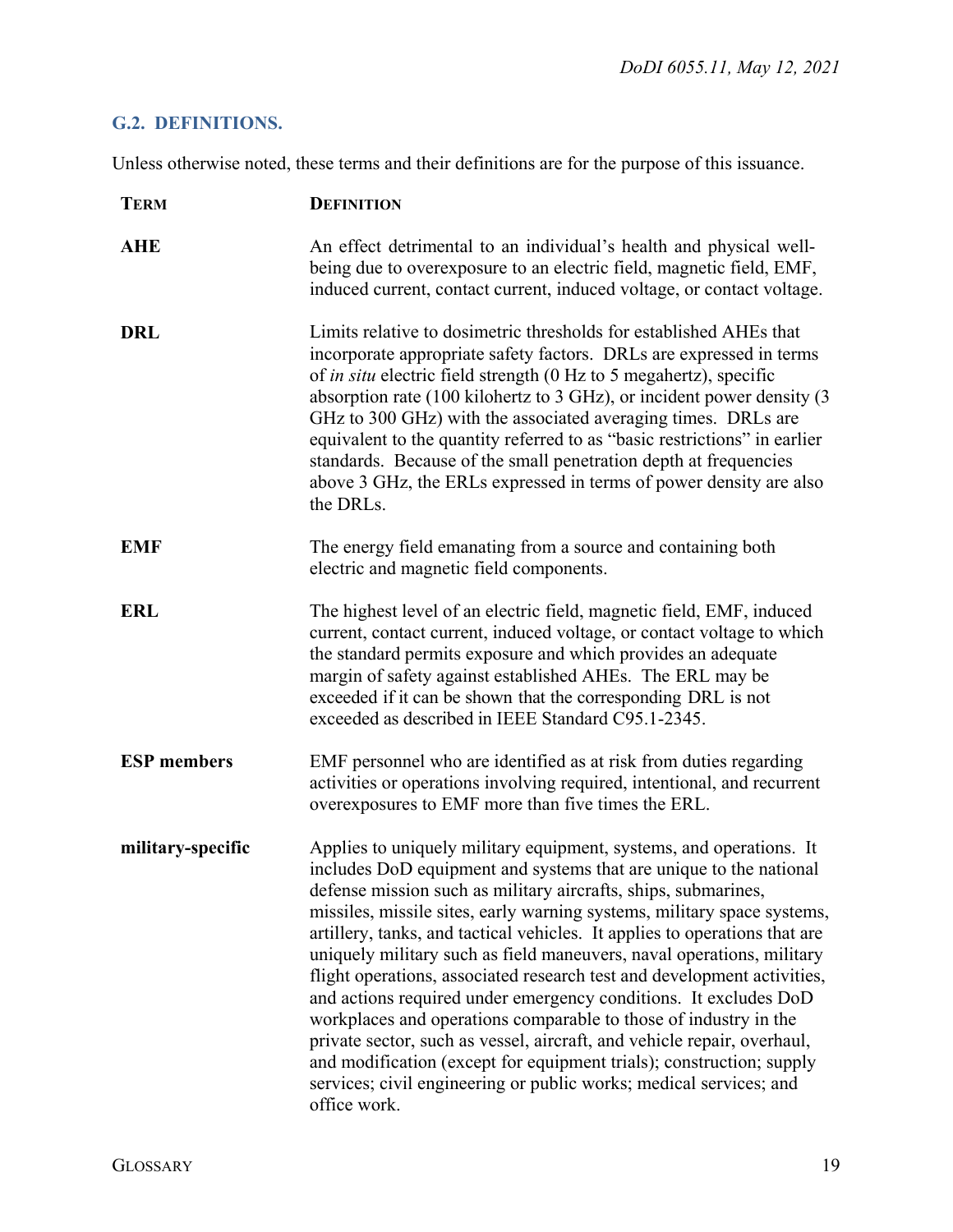| <b>TERM</b>                                             | <b>DEFINITION</b>                                                                                                                                                                                                                                                                                                  |
|---------------------------------------------------------|--------------------------------------------------------------------------------------------------------------------------------------------------------------------------------------------------------------------------------------------------------------------------------------------------------------------|
| mishap                                                  | An unplanned event or series of events that results in occupational<br>illness to DoD personnel; injury to on- or off-duty DoD military<br>personnel; injury to on-duty DoD civilian personnel; or damage to<br>public or private property or injury or illness to non-DoD personnel,<br>caused by DoD activities. |
| overexposure                                            | Any exposure of personnel that exceeds the applicable DRLs defined<br>in IEEE Standard C95.1-2345.                                                                                                                                                                                                                 |
| qualified medical<br>professional                       | A licensed, qualified, and credentialed person who provides<br>occupational medical services (e.g., physician, nurse practitioner,<br>physician's assistant).                                                                                                                                                      |
| recurrent exposures                                     | Exposures where continued operation at elevated EMF levels is<br>required for safety, force protection, and mission success. Such<br>mission-critical exposures may include radars and communications<br>systems where a reduction in output to meet REE ERLs may be a<br>greater risk factor.                     |
| <b>REE</b>                                              | An environment that is accessible only to personnel who are aware of<br>the potential for AHEs and methods to control their exposure from<br>exceeding the REE ERLs.                                                                                                                                               |
| <b>REO</b>                                              | An environment that is restricted to all but highly trained E3 experts<br>experienced with the specific equipment or systems who are<br>permitted mission-essential access to areas where E3 levels exceed<br>the ERLs for the REE but are below the ERLs for the REO.                                             |
| required, intentional,<br>and recurrent<br>overexposure | Any EMF exposure where a person is intentionally exposed to<br>incident power density levels that exceed the ERLs or DRLs in IEEE<br>Standard C.95.1-2345.                                                                                                                                                         |
| <b>UEE</b>                                              | An environment where all persons are allowed access and no<br>individual will be exposed above the UEE ERL.                                                                                                                                                                                                        |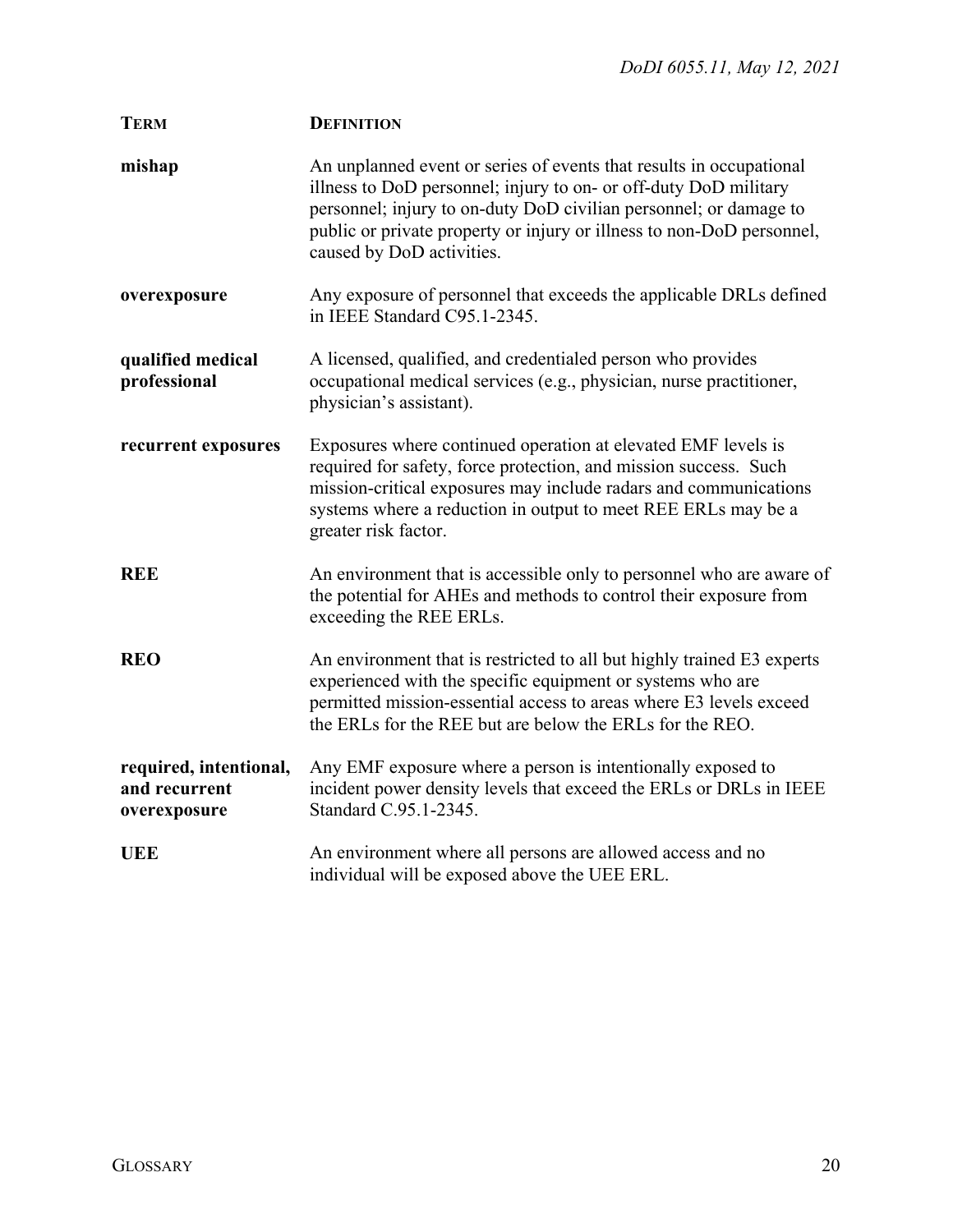## **REFERENCES**

- <span id="page-20-0"></span>Administrative Instruction 15, "OSD Records and Information Management Program," May 3, 2013, as amended
- Code of Federal Regulations, Title 32, Part 219
- Code of Federal Regulations, Title 40, Parts 1500-1508
- Deputy Secretary of Defense Memorandum, "Safety and Occupational Health Policy and Oversight Functions," April 10, 2019
- DoD 5400.11-R, "Department of Defense Privacy Program," May 14, 2007
- DoD 6055.05-M, "Occupational Medical Examinations and Surveillance Manual," May 2, 2007, as amended
- DoD Directive 5124.02, "Under Secretary of Defense for Personnel and Readiness (USD(P&R))," June 23, 2008
- DoD Instruction 3200.19, "Non-Lethal Weapons (NLW) Human Effects Characterization," May 17, 2012, as amended
- DoD Instruction 3222.03, "DoD Electromagnetic Environmental Effects (E3) Program," August 25, 2014, as amended
- DoD Instruction 5000.02T, "Operation of the Defense Acquisition System," January 7, 2015, as amended
- DoD Instruction 5000.69, "DoD Joint Services Weapon and Laser System Safety Review Processes," November 9, 2011, as amended
- DoD Instruction 5400.11, "DoD Privacy and Civil Liberties Programs," January 29, 2019, as amended
- DoD Instruction 6055.01, "DoD Safety and Occupational Health (SOH) Program," October 14, 2014, as amended
- DoD Instruction 6055.05, "Occupational and Environmental Health (OEH)," November 11, 2008, as amended
- DoD Instruction 6055.07, "Mishap Notification, Investigation, Reporting, and Record Keeping," June 6, 2011, as amended
- DoD Instruction 6055.08, "Occupational Ionizing Radiation Protection Program," December 15, 2009, as amended
- DoD Instruction 6055.15, "DoD Laser Protection Program," May 4, 2007, as amended
- DoD Instruction 6490.03, "Deployment Health," June 19, 2019
- DoD Manual 6025.18, "Implementation of the Health Insurance Portability and Accountability Act (HIPAA) Privacy Rule Compliance in DoD Health Care Programs," March 13, 2019
- Institute of Electrical and Electronics Engineers Standard C95.1-2345, "IEEE Standard for Military Workplaces—Force Health Protection Regarding Personnel Exposure to Electric, Magnetic, and Electromagnetic Fields,  $0$  Hz to 300 GHz," current edition<sup>[1](#page-20-1)</sup>

 $\overline{a}$ 

<span id="page-20-1"></span><sup>&</sup>lt;sup>1</sup> Available on the Internet at http://standards.ieee.org/findstds/standard/C95.1-2345-2014.html